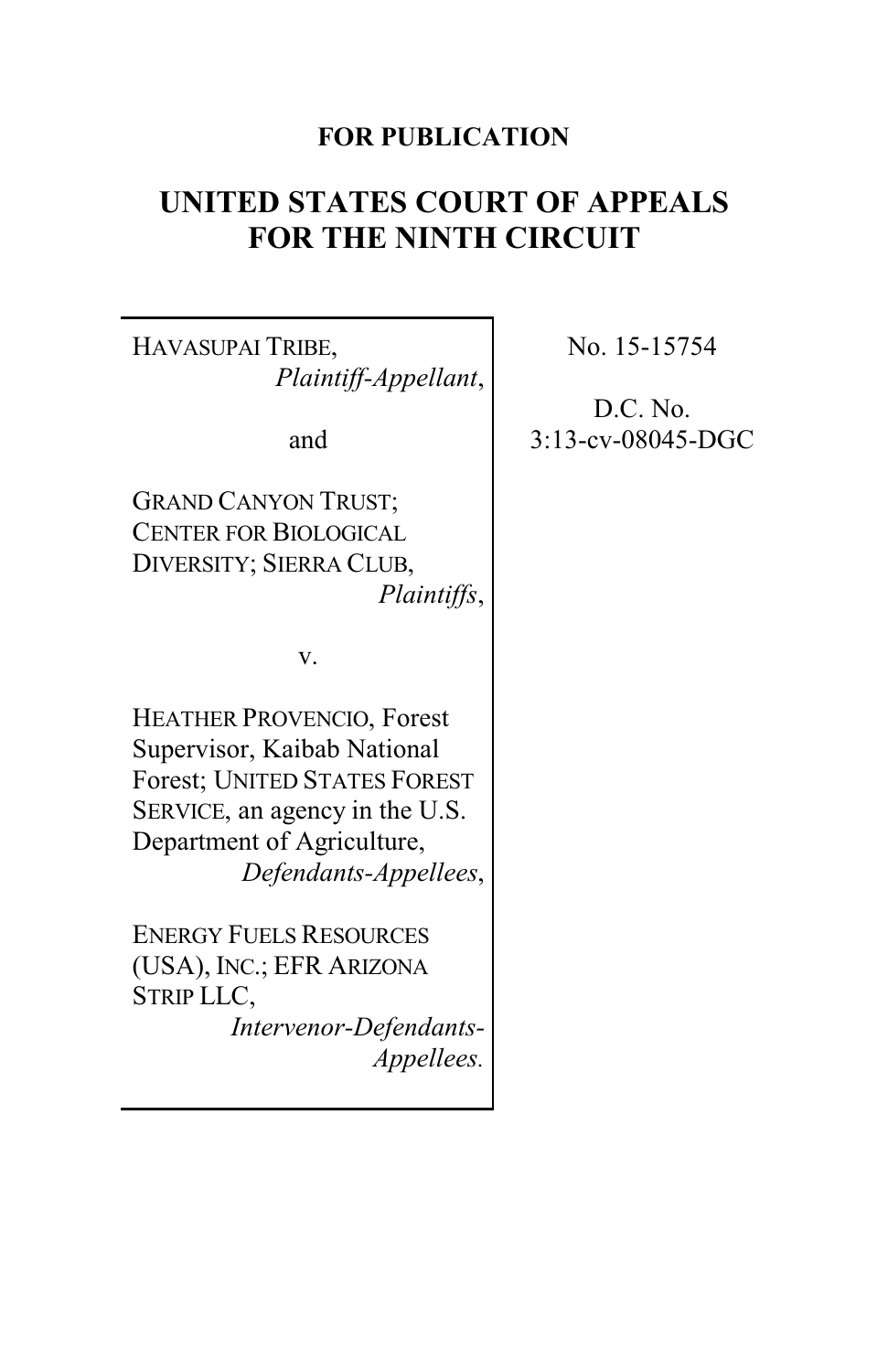GRAND CANYON TRUST; CENTER FOR BIOLOGICAL DIVERSITY; SIERRA CLUB, *Plaintiffs-Appellants*,

and

HAVASUPAI TRIBE,

*Plaintiff*,

v.

HEATHER PROVENCIO, Forest Supervisor, Kaibab National Forest; UNITED STATES FOREST SERVICE, an agency in the U.S. Department of Agriculture, *Defendants-Appellees*,

ENERGY FUELS RESOURCES (USA), INC.; EFR ARIZONA STRIP LLC, *Intervenor-Defendants-*

*Appellees.*

No. 15-15857

D.C. No. 3:13-cv-08045-DGC

> ORDER AND OPINION

Appeal from the United States District Court for the District of Arizona David G. Campbell, District Judge, Presiding

Argued and Submitted December 15, 2016 San Francisco, California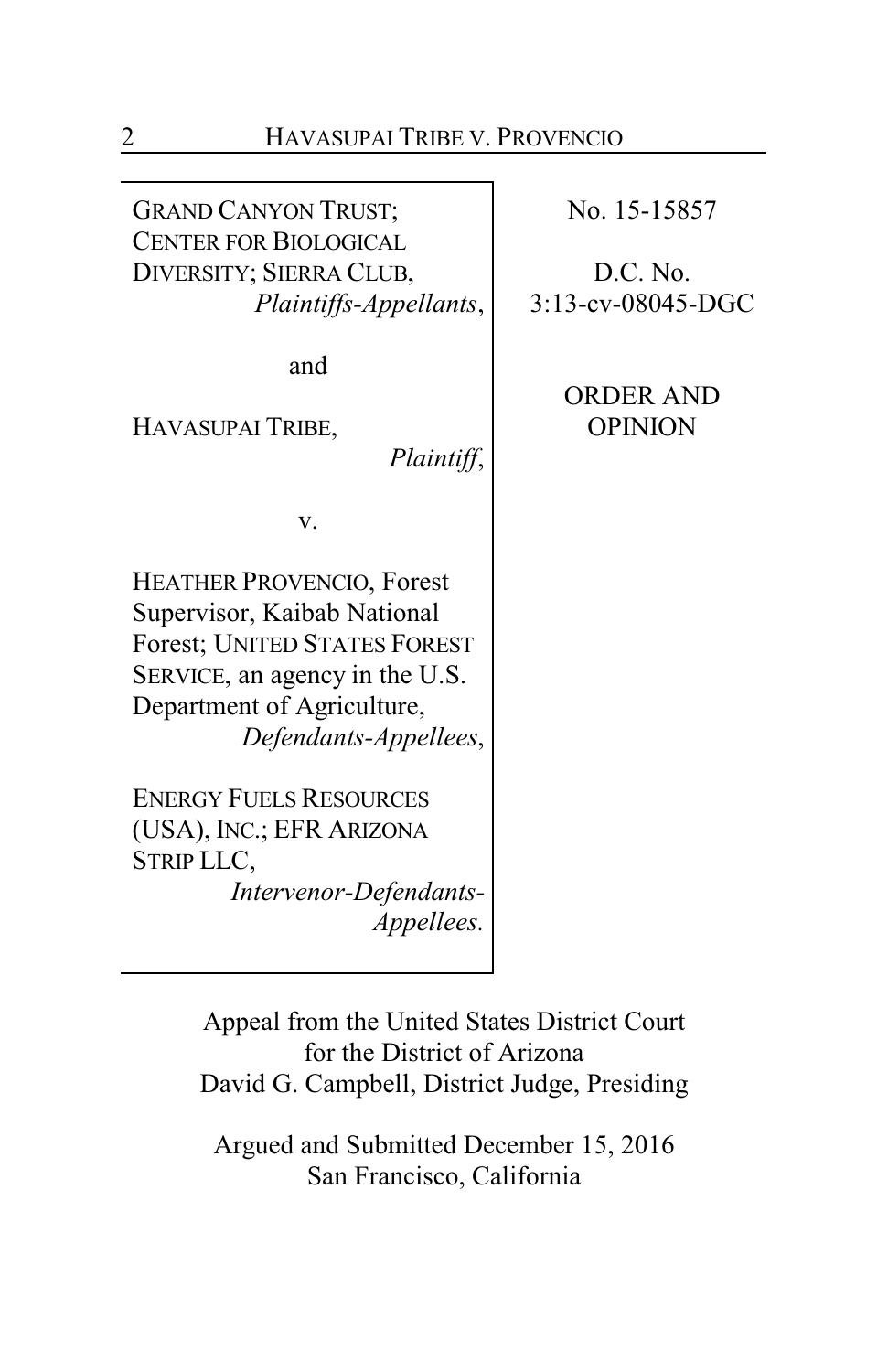Filed October 25, 2018

Before: Marsha S. Berzon and Mary H. Murguia, Circuit Judges, and Frederic Block, District Judge.**\***

> Order; Opinion by Judge Block

#### **SUMMARY\*\***

## **Mining Rights**

The panel withdrew the opinion filed December 12, 2017, and filed a new opinion that affirmed with one exception the district court's rejection of challenges to the determination by the United States Forest Service that Energy Fuels Resources (USA), Inc., and EFR Arizona Strip LLC had an existing right to operate a uranium mine on land around Grand Canyon National Park.

In 1988, the Forest Service approved a plan to build and operate what became known as Canyon Mine, a 17.4 acre uranium mine in and around Red Butte. In *National Mining Association v. Zinke*, 877 F.3d 845 (9th Cir. 2017), the court upheld the 2012 decision of the Secretary of the Interior to withdraw, for twenty years, more than one million acres of

**<sup>\*</sup>** The Honorable Frederic Block, United States District Judge for the Eastern District of New York, sitting by designation.

**<sup>\*\*</sup>** This summary constitutes no part of the opinion of the court. It has been prepared by court staff for the convenience of the reader.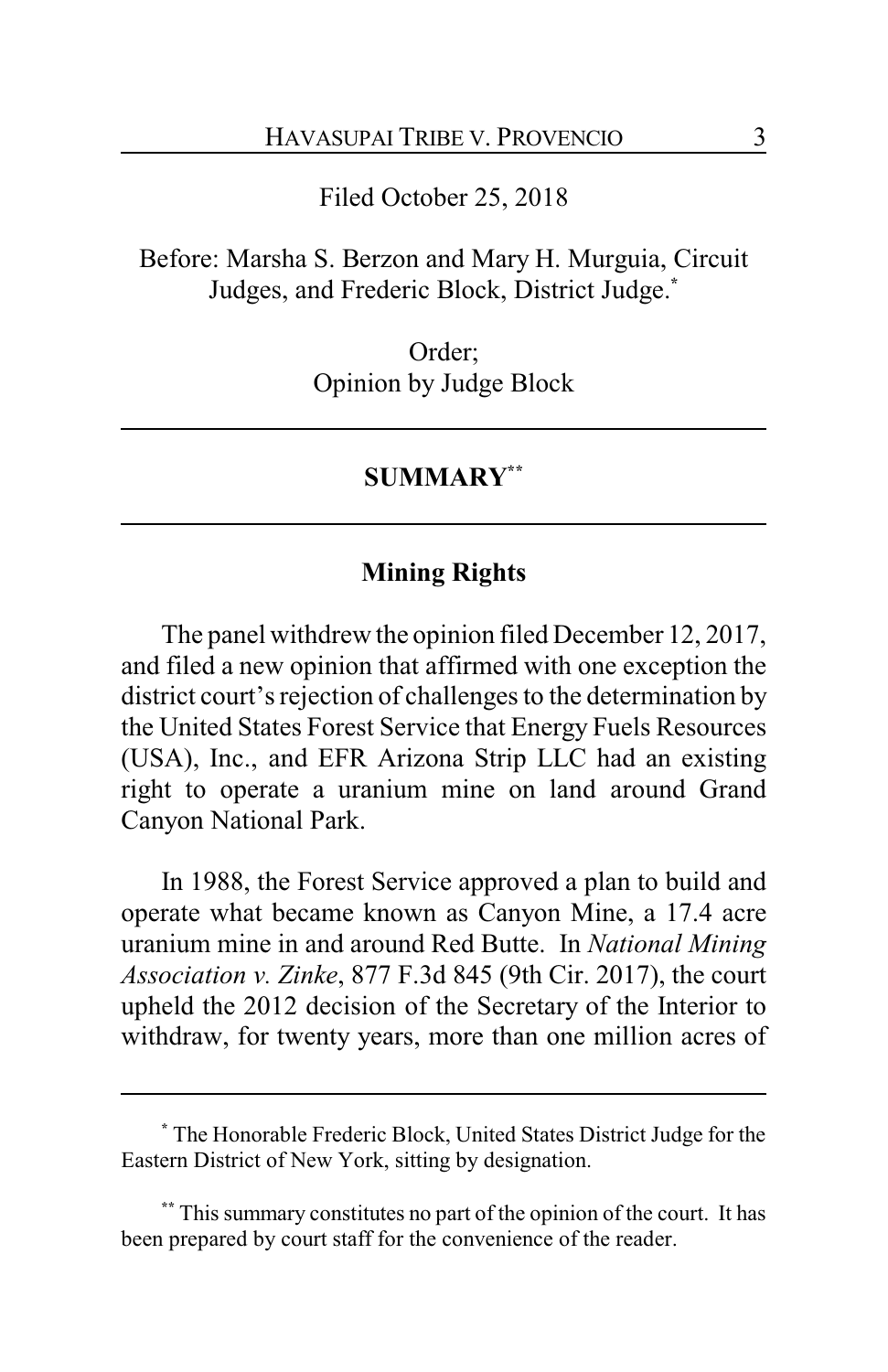public lands around Grand Canyon National Park from new mining claims. The withdrawal did not extinguish "valid existing rights." On April 18, 2012, the Forest Service issued a Mineral Report with findings; and based on those findings, the Forest Service concluded that Energy Fuels had a "valid existing right" to mine within the withdrawal area. The Havasupai Tribe and environmental groups challenged the determination.

The panel rejected the Forest Service's argument that the court lacked jurisdiction. The panel held that the Forest Service's Mineral Report was a final agency action. The panel further held that the Mineral Report's conclusion that Energy Fuels had valid existing rights at the time of the withdrawal fell within the plain meaning of "recognition of a claim." 5 U.S.C. § 551(11)(B).

The panel held that the environmental impact statement prepared in 1988 satisfied the National Environmental Policy Act. The panel further held that the district court properly applied *Center for Biological Diversity v. Salazar*, 706 F.3d 1085 (9th Cir. 2013). As in that case, the original approval of the plan of operations in 1988 was a major federal action, and the resumed operation of Canyon Mine did not require any additional government action.

The National Historical Preservation Act requires consultation pursuant to section 106 prior to any "undertaking." 54 U.S.C. § 306108. The panel held that Red Butte was not a "historic property" eligible for inclusion on the National Register until 2010, and as a result, the Act did not obligate the Forest Service to take the site into account when it conducted a full section 106 consultation in 1986. The panel further held that the current definition of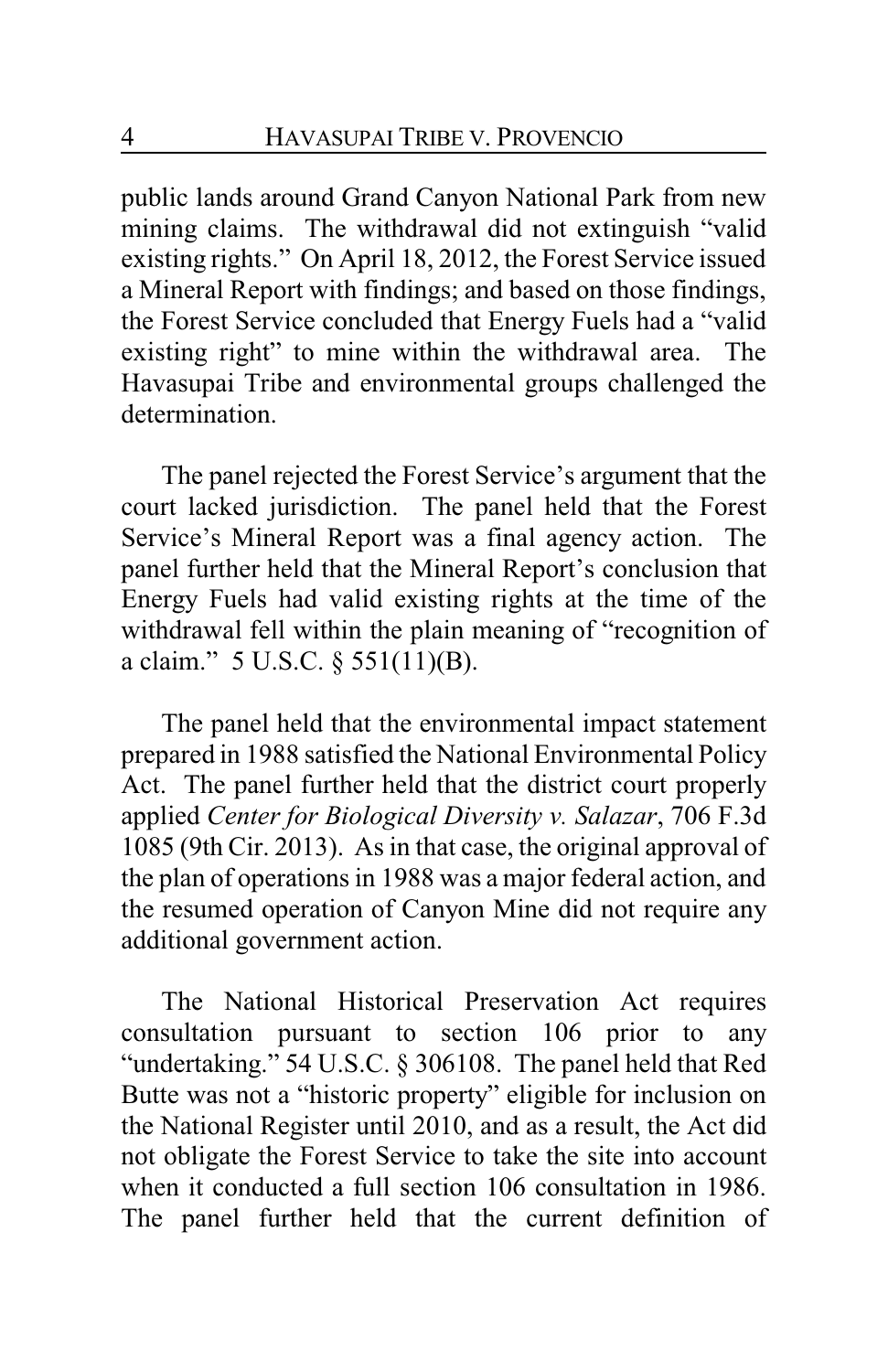"undertaking" did not encompass a continuing obligation to evaluate previously approved projects. The panel concluded that the 2012 Mineral Report was not an "undertaking" requiring consultation under the Act.

The Federal Land Policy and Management Act of 1976 ("FLPMA") confers on the Secretary of the Interior authority to withdraw federal lands for specified purposes, but makes that authority "subject to valid existing rights." Plaintiffs challenged the merits of the Forest Service's conclusion that Energy Fuels had "valid existing rights" predating the withdrawal because its predecessors-in-interest had discovered a deposit of minable uranium ore. The district court looked to the General Mining Act of 1872 to make its valid existing rights determination. The panel held that the FLPMA, and not the Mining Act, formed the legal basis of plaintiff's claim that Canyon Mine should not be exempt from the withdrawal because the valid existing right determination was in error. The panel vacated the district court's judgment with respect to this claim, and remanded for consideration on the merits.

## **COUNSEL**

Richard W. Hughes (argued) and Reed C. Bienvenu, Rothstein Donatelli LLP, Santa Fe, New Mexico, for Plaintiff-Appellant Havasupai Tribe.

Neil Levine (argued), Law Office of Neil Levine, Denver, Colorado; Aaron Paul, Grand Canyon Trust, Denver, Colorado; Marc Fink, Center for Biological Diversity, Duluth, Minnesota; Roger Flynn, Western Mining Action Project, Lyons, Colorado; for Plaintiffs-Appellants Grand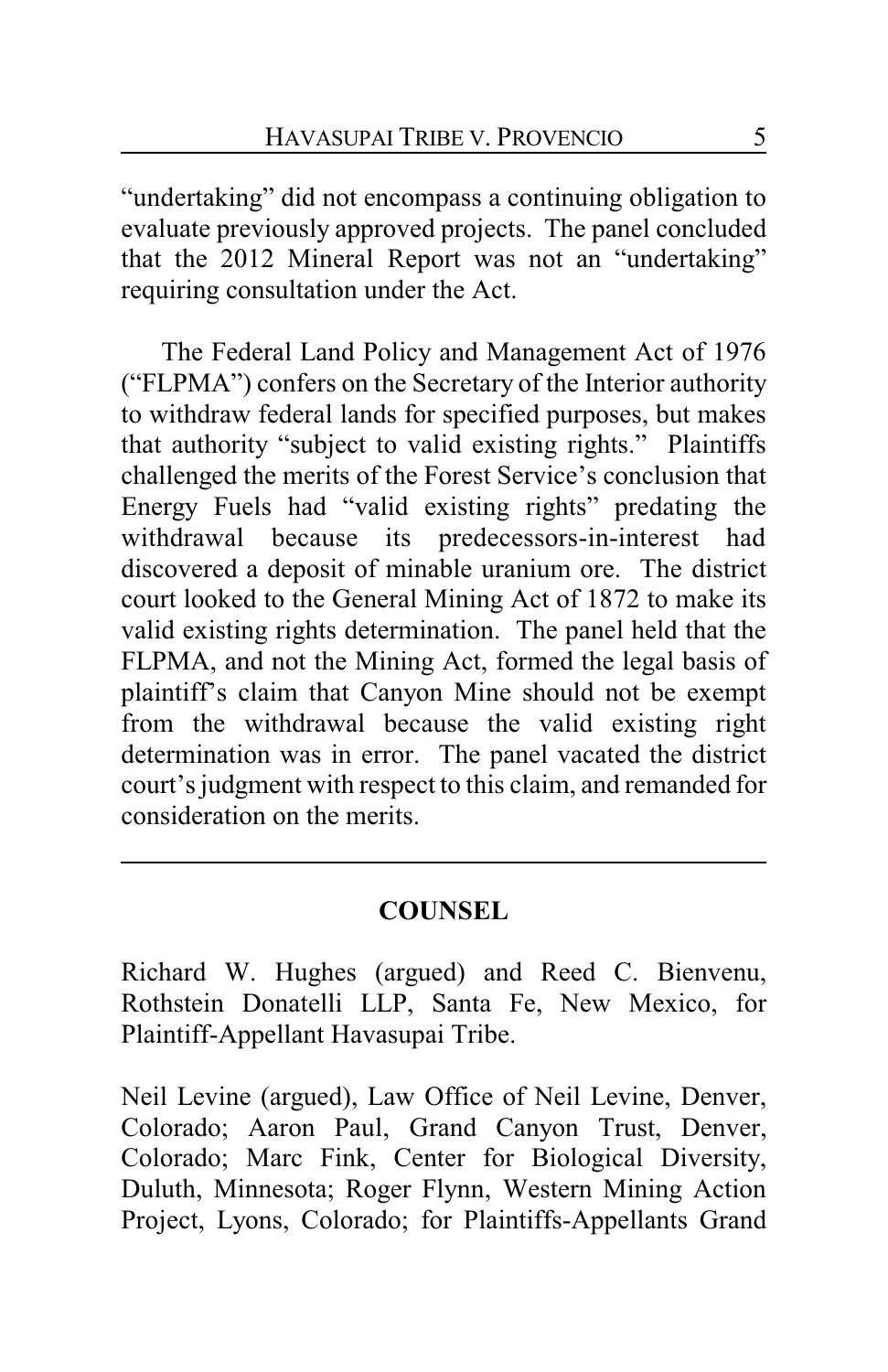Canyon Trust, Center for Biological Diversity, and Sierra Club.

Thekla Hansen-Young (argued), Jared S. Pettinato, Michael T. Gray, and Andrew C. Mergen, Attorneys; Jeffrey H. Wood, Acting Assistant Attorney General; Environment & Natural Resources Division, United States Department of Justice, Washington, D.C.; Nicholas L. Pino and Pamela P. Henderson, Attorneys; Stephen Alexander Vaden, Principal Deputy General Counsel; Office of General Counsel, United States Department of Agriculture; for Defendants-Appellees.

David J. DePippo (argued), Hunton & Williams LLP, Richmond, Virginia; Michael K. Kennedy and Bradley J. Glass, Gallagher & Kennedy P.A., Phoenix, Arizona; for Intervenor-Defendants-Appellees.

Eric Biber, Professor of Law, Berkley Law, Berkeley, California, for Amici Curiae Environmental and Natural Resource Law Professors.

# **ORDER**

Judges Berzon and Murguia have voted to deny the petitions for rehearing en banc, and Judge Block so recommends. The full court has been advised of the petitions and no judge has requested a vote on whether to rehear the matter en banc. Fed. R. App. P. 35. Accordingly, the petitions for rehearing en banc are **DENIED**.

The Opinion filed December 12, 2017, appearing at 876 F. 3d 1242 (9th Cir. 2017), is withdrawn. It may not be cited as precedent by or to this court or any district court of the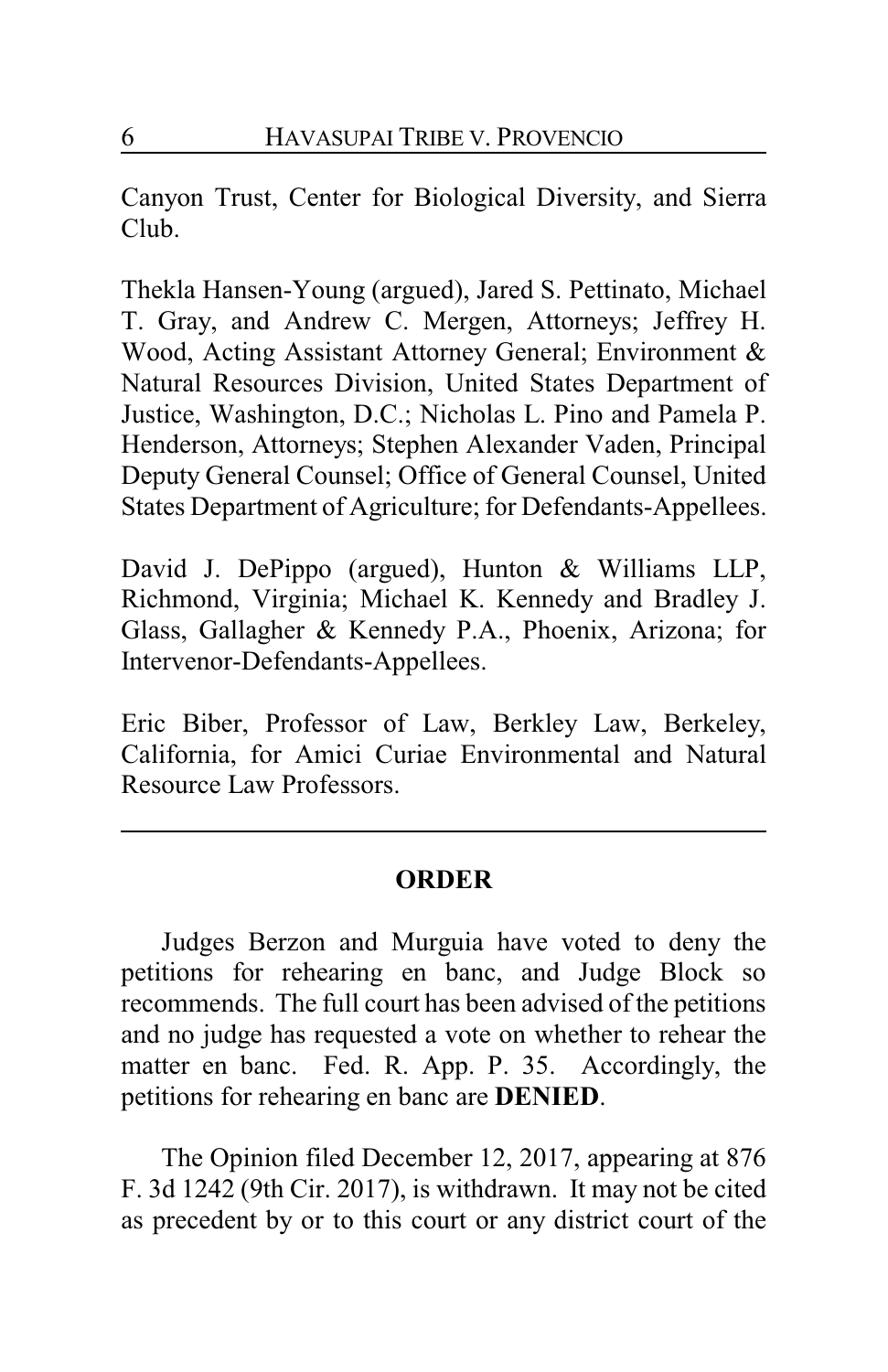Ninth Circuit. A new opinion is being filed concurrentlywith this order. Further petitions for rehearing or rehearing en banc may be filed.

#### **OPINION**

BLOCK, District Judge:

In *National Mining Association v. Zinke*, 877 F.3d 845 (9th Cir. 2017), we upheld the decision of the Secretary of the Interior to withdraw, for twenty years, more than one million acres of public lands around Grand Canyon National Park from new mining claims. That withdrawal did not extinguish "valid existing rights." In these consolidated appeals, we consider challenges by the Havasupai Tribe ("the Tribe") and three environmental groups—Grand Canyon Trust, Center for Biological Diversity and Sierra Club (collectively, "the Trust")—to the determination of the United States Forest Service (the "Forest Service") that Energy Fuels Resources (USA), Inc., and EFR Arizona Strip LLC (collectively, "Energy Fuels") had a valid existing right to operate a uranium mine on land within the withdrawal area. As elaborated below, we affirm, with one exception, the district court's order rejecting those challenges.

### **I**

Much of what we said in *National Mining Association* concerning the history of uranium mining in the area and the Secretary's withdrawal decision is also relevant here. To that we add some additional background regarding the particular mine at issue in this case.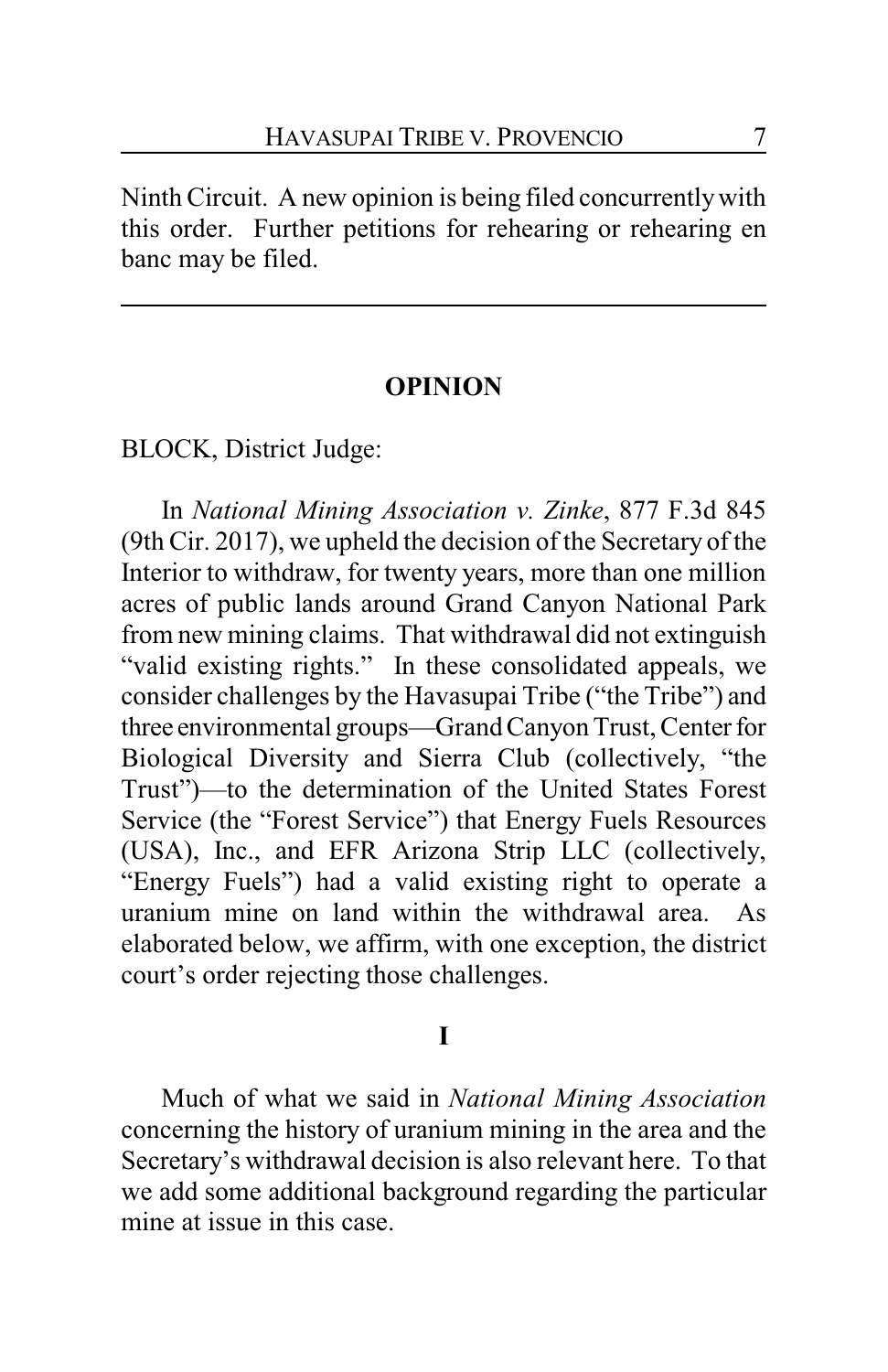Grand Canyon National Park is bordered to the north and south by the Kaibab National Forest. The southern portion of the forest—which is included in the withdrawal area contains Red Butte, a site of religious and cultural significance to the Tribe.

In 1988, the Forest Service approved a plan to build and operate what became known as Canyon Mine, a 17.4-acre uranium mine in the area around Red Butte. During the approval process, the Forest Service prepared an Environmental Impact Statement ("EIS") pursuant to the National Environmental Policy Act of 1969 ("NEPA"). NEPA requires an EIS for any "major Federal action[] significantlyaffecting the qualityof the human environment." 42 U.S.C. § 4332(2)(C).

At that time, the Forest Service also addressed the mine's impact under the National Historic Preservation Act of 1966 ("NHPA"). Section 106 of the NHPA requires federal agencies, prior to issuing a license for any "undertaking," to "take into account the effect of the undertaking on any [historic property]." Pub. L. No. 89-665, § 106 (codified, as amended, at 54 U.S.C. § 306108). Historic property is defined as "any prehistoric or historic district, site, building, structure, or object included on, or eligible for inclusion on, the National Register." 54 U.S.C. § 300308. Based on its review, the Forest Service required mitigation measures to minimize the impact on possible relics buried on the site of the mine. The review did not include nearby Red Butte because that site was not eligible for inclusion on the National Register until 1992. *See* National Historical Preservation Act Amendments of 1992, Pub. L. No. 102-575, tit. XL, § 4006 (making "[p]roperties of traditional religious and cultural importance to an Indian tribe" eligible for inclusion on the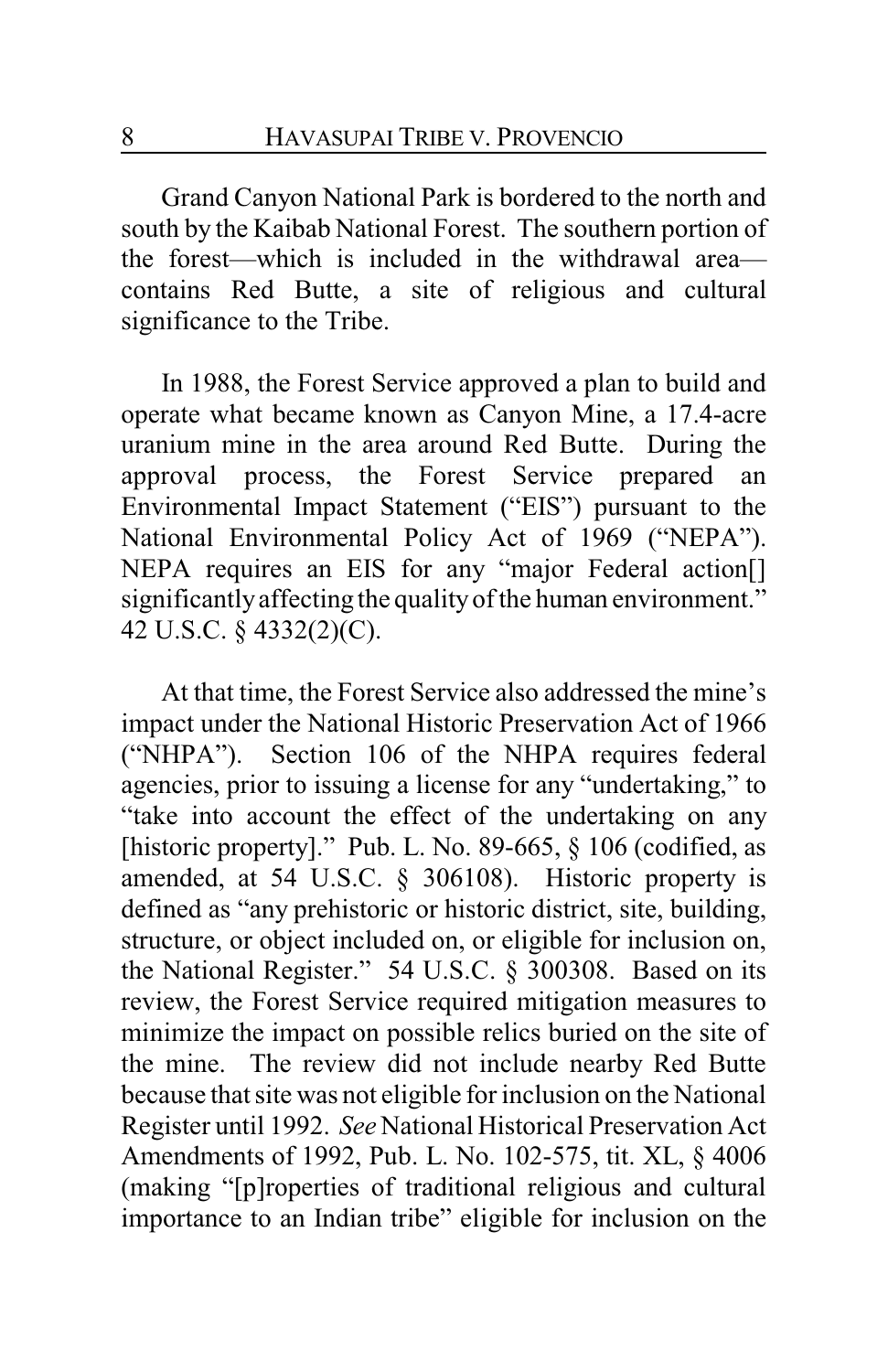National Register). The EIS, however, did address the tribal religious significance of Red Butte.

The Tribe sought judicial review, but both the district court and this Court rejected the challenge. *See Havasupai Tribe v. United States*, 752 F. Supp. 1471 (D. Ariz. 1990), *aff'd sub nom. Havasupai Tribe v. Robertson*, 943 F.2d 32 (9th Cir. 1991), *cert. denied*, 503 U.S. 959 (1992). The mine operator built surface facilities and sank the first fifty feet of a 1,400-foot shaft, but placed the mine on "standby" status in 1992 due to the unfavorable conditions in the uranium market that we described in *National Mining Association*.

As noted, the Secretary's withdrawal decision was "subject to valid existing rights." 77 Fed. Reg. 2563 (Jan. 18, 2012). A few months before the decision became final, Energy Fuels—which had become Canyon Mine's owner notified the Forest Service that it intended to return the mine to active operations. At the Service's request, Energy Fuels agreed not to resume sinking the mineshaft pending review of its claim of existing rights.

On April 18, 2012, the Forest Service issued a "Mineral Report." It found that Energy Fuels' predecessors-in-interest had "located" mining claims at the site in 1978 and "discovered" uranium ore there between 1978 and 1982. It further found that there were 84,207 tons of uranium ore on the site, and that "under present economic conditions, the uranium deposit on the claims could be mined, removed, transported, milled and marketed at a profit." Based on those findings, the Forest Service concluded that Energy Fuel had "valid existing rights that were established prior to the mineral withdrawal."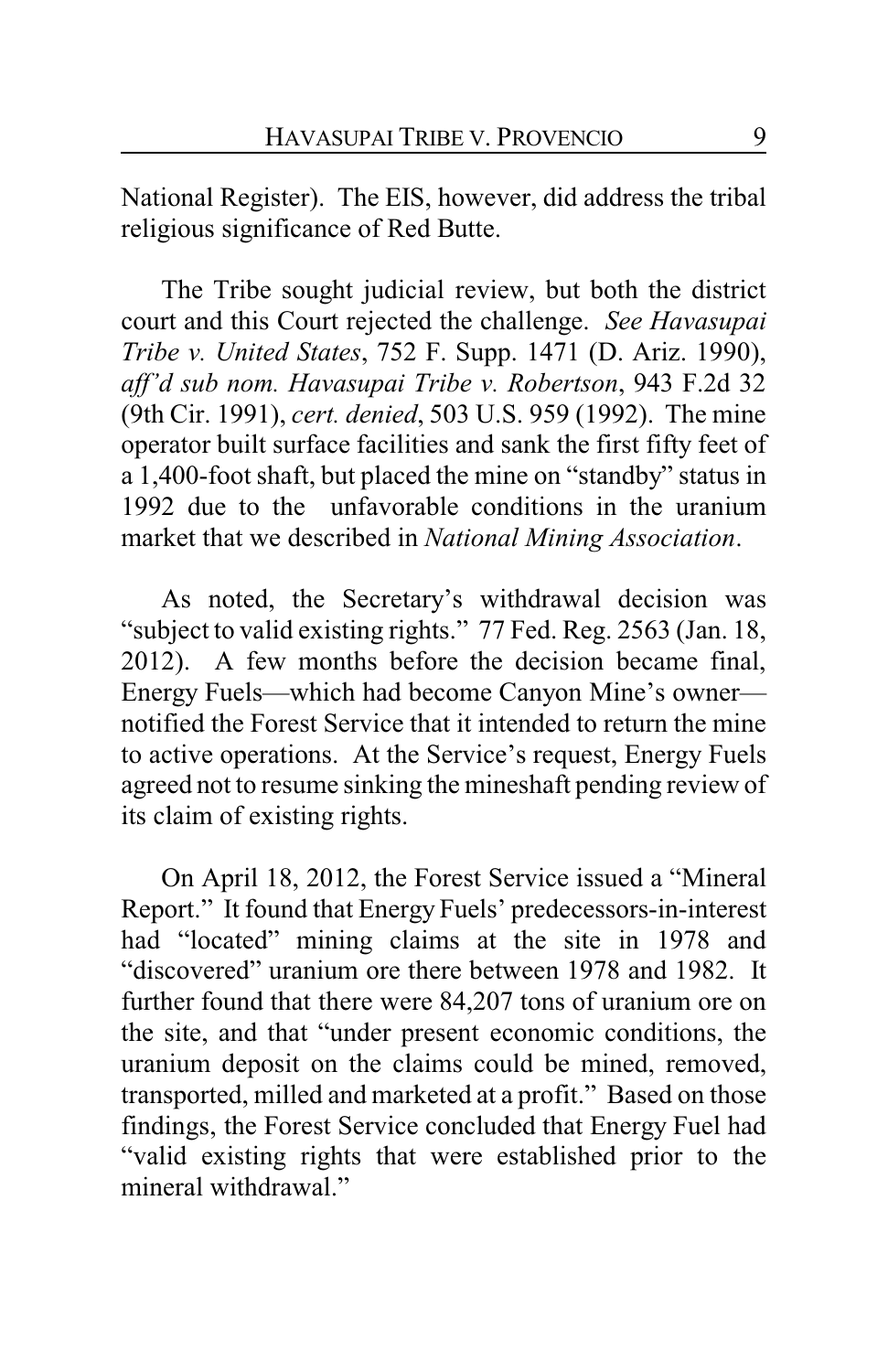The Forest Service also reviewed its 1988 decision, including its EIS and the mine's approved plan of operations ("PoO"), "for any changes in laws, policies or regulations that might require additional federal actions to be taken before operations resume." In a "Mine Review" dated June 25, 2012, it concluded that the existing PoO was "still in effect and no amendment or modification to the PoO is required before Canyon Mine resumes operations under the approved PoO." It further concluded that "[n]o new federal action subject to further NEPA analysis is required for resumption of operations of the Canyon Mine."

With respect to historic preservation, the Mine Review concluded that "there will be no new federal undertakings subject to NHPA Section 106 compliance." It noted, however, that Red Butte had become eligible for inclusion on the National Register, and opined that the site "could be considered a newly'discovered' historic property." Applying the regulation applicable to such discoveries, 36 C.F.R. § 800.13(b)(3), the Forest Service immediately contacted the Tribe to "enter into government-to-government consultation" to "develop 'actions' to resolve or minimize the adverse effects" on Red Butte. In response, the Tribe insisted on a revised PoO, a supplemental EIS and a full consultation under section 106 of the NHPA. The Forest Service and the Tribe continued to correspond, but never settled on a specific plan of action. The Mine Review alludes to the likely reason: "Tribes have commented that most anticipated impacts, including the most serious impacts, cannot be mitigated if uranium mining is conducted at the Canyon Mine site."

Consultation with the Tribe ended in March 2013, when the Tribe and the Trust jointly filed suit against the Forest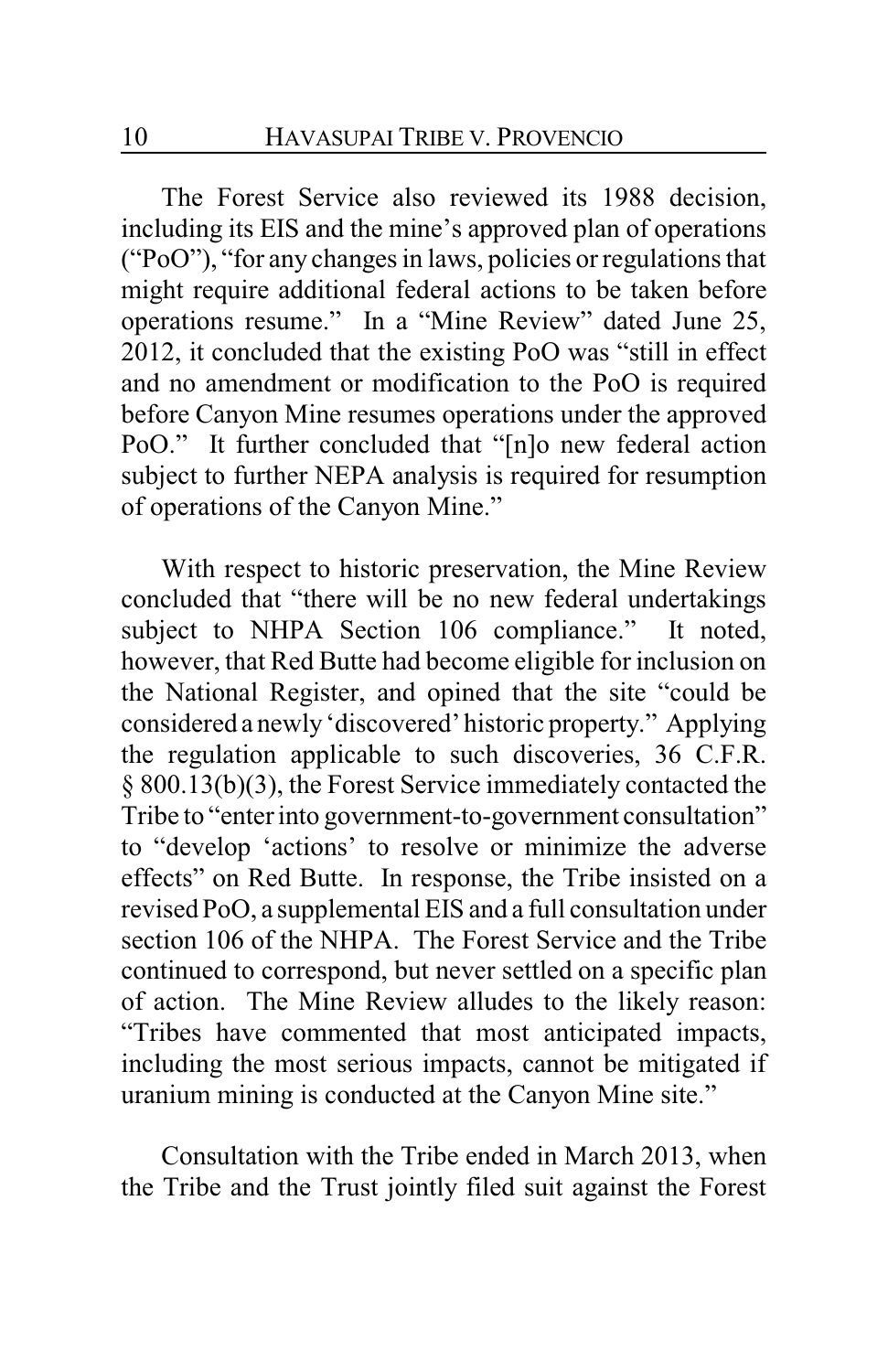Service in the district court. Energy Fuels intervened as a defendant.

As amended, the complaint asserted four claims under the Administrative Procedure Act ("APA"):

- 1. the Forest Service's determination that Energy Fuels had valid existing rights to operate the Canyon Mine notwithstanding the January 2012 withdrawal was a "major federal action significantly affecting the environment," and, therefore, the service violated the NEPA by not preparing an EIS in connection with its determination;
- 2. the Forest Service's determination was an "undertaking," and, therefore, the service violated the NHPA by not conducting a full consultation under section 106 in connection with its determination;
- 3. alternatively, the Forest Service violated the NHPA by not properly updating its original section 106 analysis to account for the impact on Red Butte; and
- 4. the Forest Service violated several federal laws by failing to take various costs into account in its determination that Canyon Mine could be operated at a profit.

As relief, the plaintiffs sought a declaration that the Forest Service was acting in violation of the NEPA, the NHPA and other laws; an order setting aside any "approvals or authorizations" for operations at Canyon Mine; and an injunction prohibiting "any further uranium exploration or mining-related activities at the Canyon Mine unless and until the Forest Service fully complies with all applicable laws."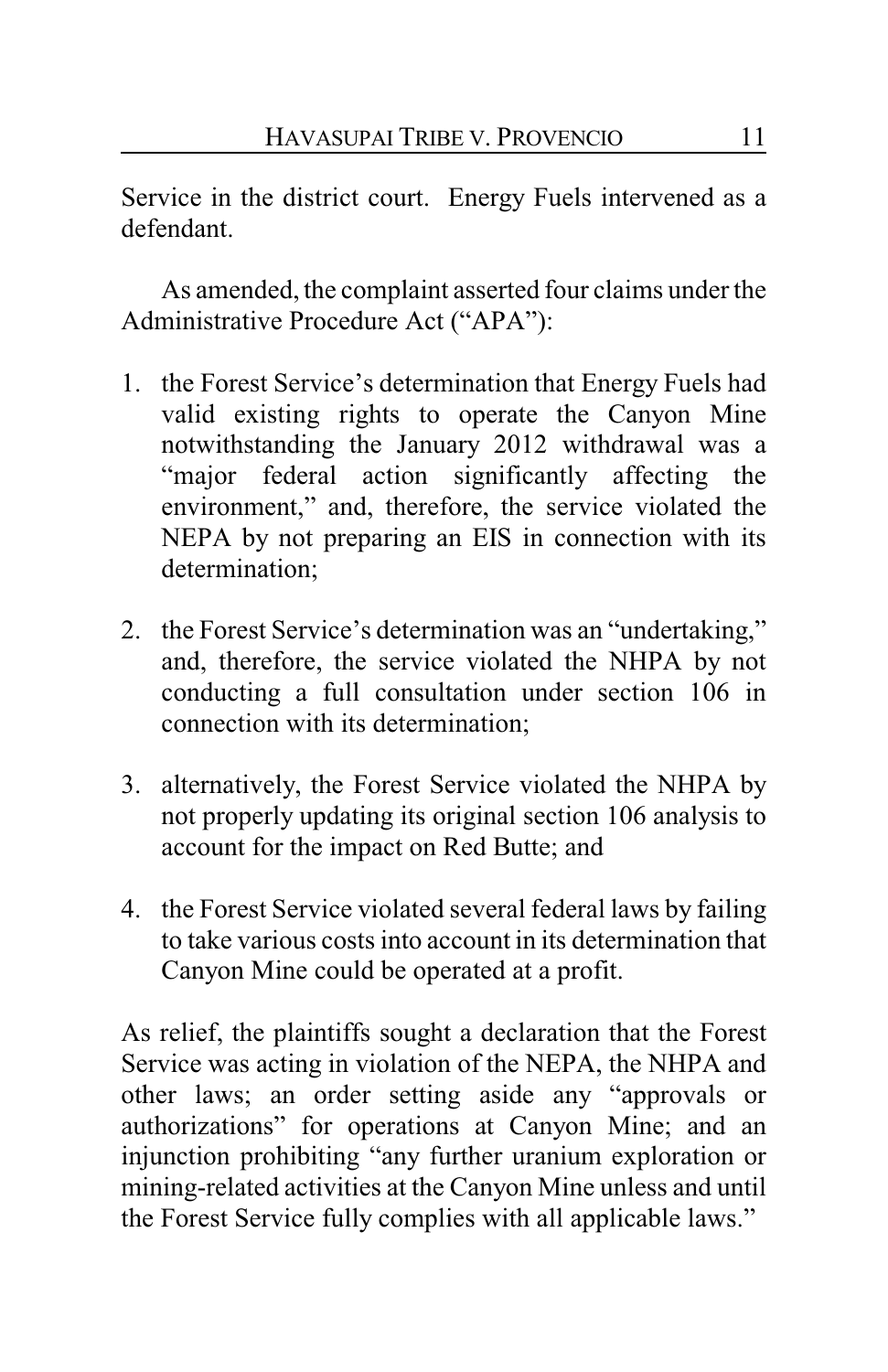The parties cross-moved for summary judgment. In an order dated April 7, 2015, the district court held (1) that the plaintiffs had Article III standing, (2) that the plaintiffs lacked prudential standing with respect to their fourth claim, and (3) that the Mineral Report—which the district court referred to as the "VER [Valid Existing Rights] Determination"—was a final agency action subject to review under the APA. *See Grand Canyon Tr. v. Williams*, 98 F. Supp. 3d 1044, 1055–61 (D. Ariz. 2015). Turning to the merits, the district court held (1) that the Mineral Report was not a "major federal action" requiring an EIS under the NEPA; (2) that the report was not an "undertaking" requiring a full section 106 consultation under the NHPA; (3) that the Forest Service's decision to consider the effect on Red Butte under 36 C.F.R. § 800.13(b)(3) was reasonable; and (4) that the Forest Service had complied with that regulation. *See id.* at 1062–73.**<sup>1</sup>**

Both the Tribe and the Trust timely appealed.

#### **II**

The Forest Service argues that we lack jurisdiction because its determination that Energy Fuels has valid existing rights was not a final agency action. *See Ukiah Valley Med. Ctr. v. FTC*, 911 F.2d 261, 266 (9th Cir. 1990) ("'[F]inal agency action' is a jurisdictional requirement imposed by

**<sup>1</sup>** The district court also rejected the defendants' argument that two of the plaintiffs' claims were barred by collateral estoppel. *See Grand Canyon Tr.*, 98 F. Supp. 3d at 1061–62. That ruling has not been challenged on appeal.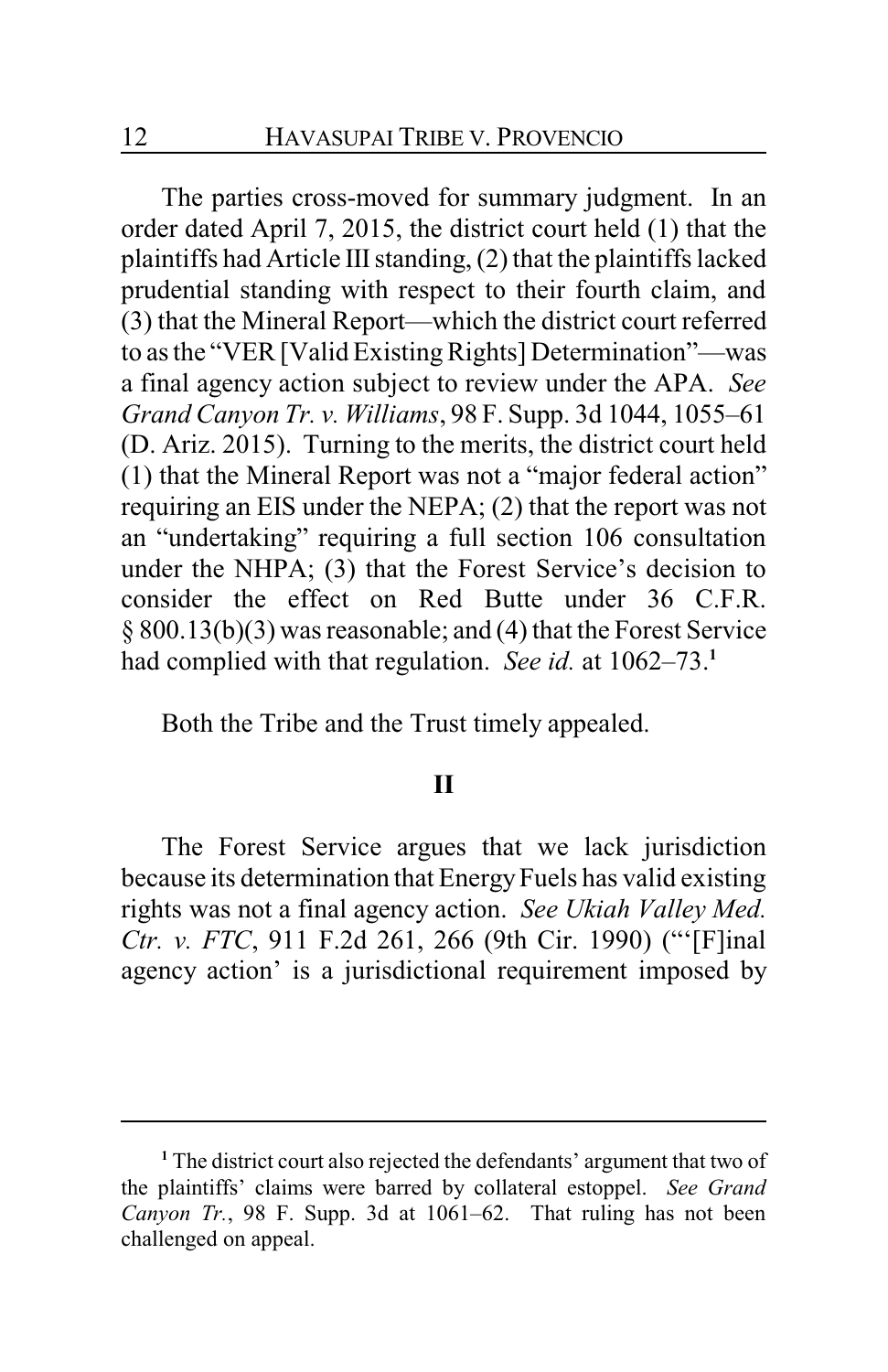[5 U.S.C. § 704].").**<sup>2</sup>** We review this threshold issue de novo. *See Minard Run Oil Co. v. U.S. Forest Serv.*, 670 F.3d 236, 247 (3d Cir. 2011).**<sup>3</sup>**

"'[A]gency action' includes the whole or a part of an agency rule, order, license, sanction, relief or the equivalent or denial thereof, or failure to act[.]" 5 U.S.C. § 551(13). "[R]elief," in turn, includes the "recognition of a claim, right, immunity, privilege, exemption, or exception." *Id.*  $§ 551(11)(B).$ 

The Forest Service claims that it has no authority to recognize mining rights, and that the Mineral Report represents only the agency's "opinion" as to their validity.

<sup>3</sup> In the district court, the Forest Service further argued that the plaintiffs lacked Article III standing. It has not pursued that argument on appeal, but we are satisfied that the plaintiffs have suffered injuries in fact that are fairly traceable to the Service's actions and that could be redressed by a favorable judicial determination. *See Lujan v. Defs. of Wildlife*, 504 U.S. 555, 560–61 (1992). Continued uranium mining at Canyon Mine causes concrete injury to the Tribe's religious and cultural interests and the Trust's aesthetic and recreational interests. While the parties dispute whether continued mining required the Forest Service's approval, we must assume that it did in assessing standing. *See Equity Lifestyle Props., Inc. v. Cty. of San Luis Obispo*, 548 F.3d 1184, 1189 n.10 (9th Cir. 2008) ("The jurisdictional question of standing precedes, and does not require, analysis of the merits."). If the Tribe and Trust are correct that continued mining required approval, then their injuries are fairly traceable to that approval and could be redressed by setting it aside.

<sup>&</sup>lt;sup>2</sup> The Supreme Court recently reminded courts that "[o]nly Congress may determine a lower federal court's subject-matter jurisdiction." *Hamer v. Neighborhood Hous. Servs. of Chi.*, No. 16-658, at 1 (U.S. Nov. 8, 2017) (quoting *Kontrick v. Ryan*, 540 U.S. 443, 456 (2004)). Since the final agency action requirement is statutory, *Hamer* does not call into question its status as a jurisdictional limitation.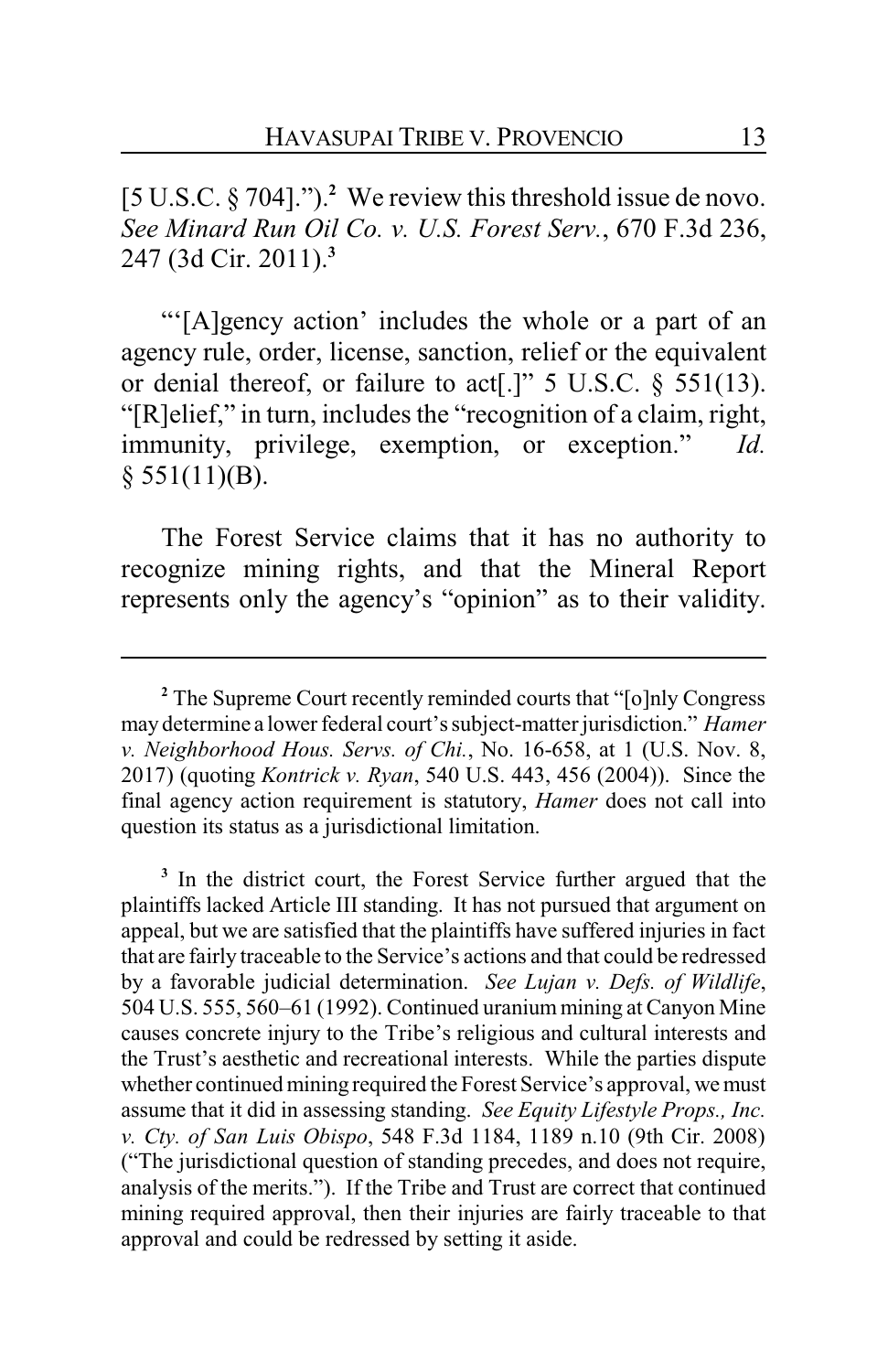But whether or not the Mineral Report was legally required, it was prepared. Its conclusion that Energy Fuels had valid existing rights at the time of the withdrawal falls within the plain meaning of "recognition of a claim."

We further conclude that the Mineral Report was final. "As a general matter, two conditions must be satisfied for agency action to be 'final[.]'" *Bennett v. Spear*, 520 U.S. 154, 177 (1997). "First, the action must mark the consummation of the agency's decisionmaking process—it must not be of a merely tentative or interlocutory nature." *Id.* at 177–78 (citation and internal quotation marks omitted). It is true that the final decision to *contest* a claim of existing rights rests with the Department of the Interior's Bureau of Land Management ("BLM"). *See Best v. Humboldt Placer Mining Co.*, 371 U.S. 334, 336 (1963). If, however, the Forest Service finds a claim is valid, nothing else happens. The district court sensibly described that outcome as "the Forest Service's 'last word' on the validity of the Canyon Mine mineral rights," *Grand Canyon Tr. v. Williams*, 38 F. Supp. 3d 1073, 1078 (D. Ariz. 2014), and we agree with that description.

In addition, to be final, "the action must be one by which rights or obligations have been determined, or from which legal consequences will flow." *Bennett*, 520 U.S. at 178 (internal quotation marks omitted). Rights to a mineral deposit on public land are not *conferred* by agency action; they are acquired by the miner's own actions of location and discovery. *See American Law of Mining* § 4.11 (2d ed. 1997) ("[The prospector] may seek 'valuable minerals' and, if he finds them, may initiate a vested right without the approval of anyone else, including representatives of the government that owns the land."). Nevertheless, the Mineral Report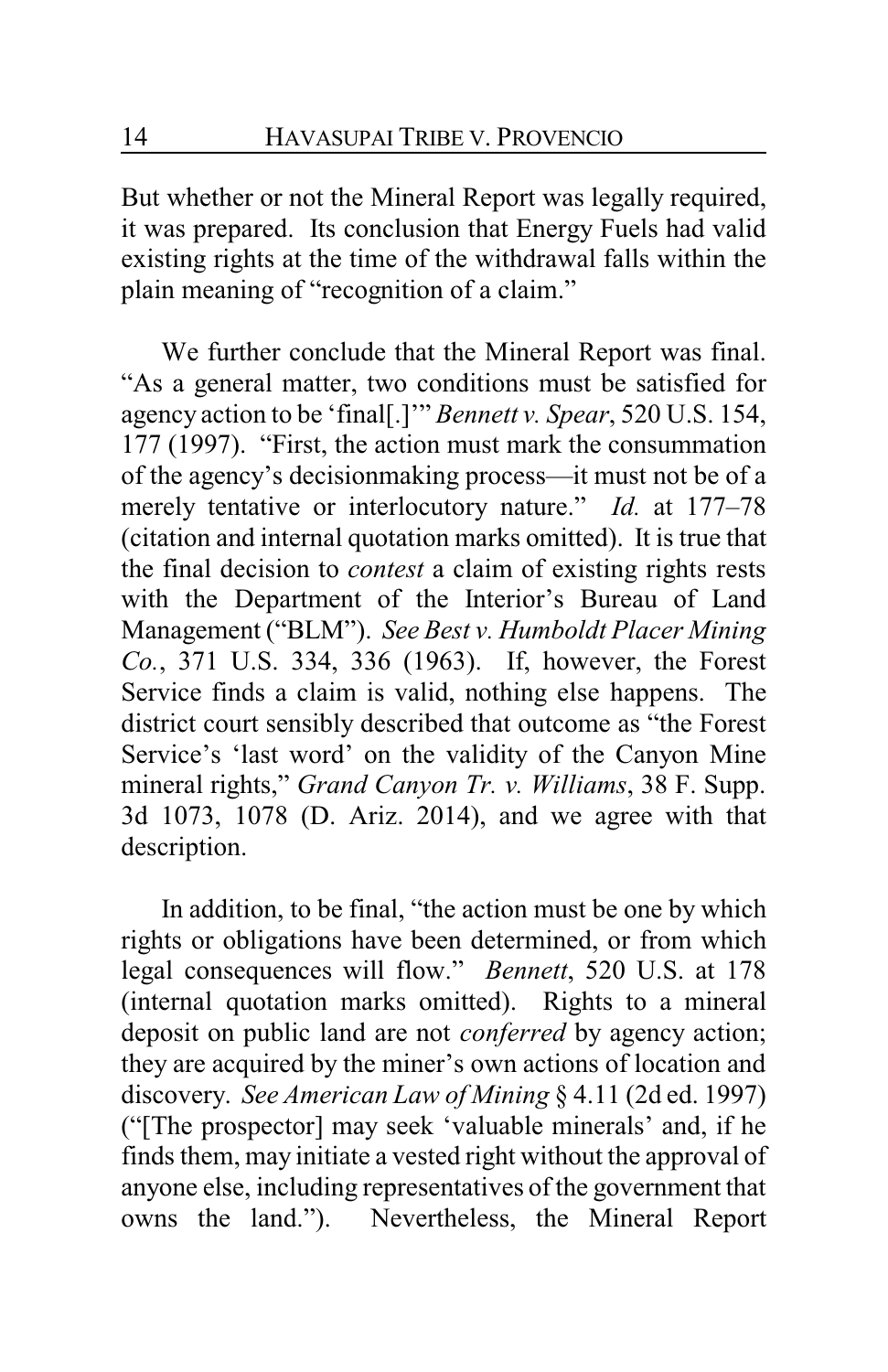*determined* that such rights existed with respect to Canyon Mine, and that is all *Bennett* requires.

We have observed that "courts consider whether the practical effects of an agency's decision make it a final agency action, regardless of how it is labeled." *Columbia Riverkeeper v. U.S. Coast Guard*, 761 F.3d 1084, 1094–95 (9th Cir. 2014). We therefore focus on both the "practical and legal effects of the agency action," and define the finality requirement "in a pragmatic and flexible manner." *Or. Nat. Desert Ass'n v. U.S. Forest Serv.*, 465 F.3d 977, 982 (9th Cir. 2006) (citations omitted). We agree with the district court's assessment that the Mineral Report was a practical requirement to the continued operation of Canyon Mine because "the Forest Service, Energy Fuels, and interested tribes all understood that mine operations would not resume until the VER Determination was completed." *Grand Canyon Tr.*, 38 F. Supp. 3d at 1079.

#### **III**

The challenges to the merits of the district court's judgment raise three issues: (A) Was the Mineral Report a "major federal action" under the NEPA? (B) Did the Mineral Report approve an "undertaking" under the NHPA? (C) Did the Trust fall within the zone of interests of either the Federal Land Policy and Management Act of 1976 ("FLPMA") or the General Mining Act of 1872 ("Mining Act")? Our review of each question is de novo. *See N. Cheyenne Tribe v. Norton*, 503 F.3d 836, 845 (9th Cir. 2007) (compliance with NEPA and NHPA on summary judgment); *Mills v. United States*, 742 F.3d 400, 406 (9th Cir. 2014) (zone of interests).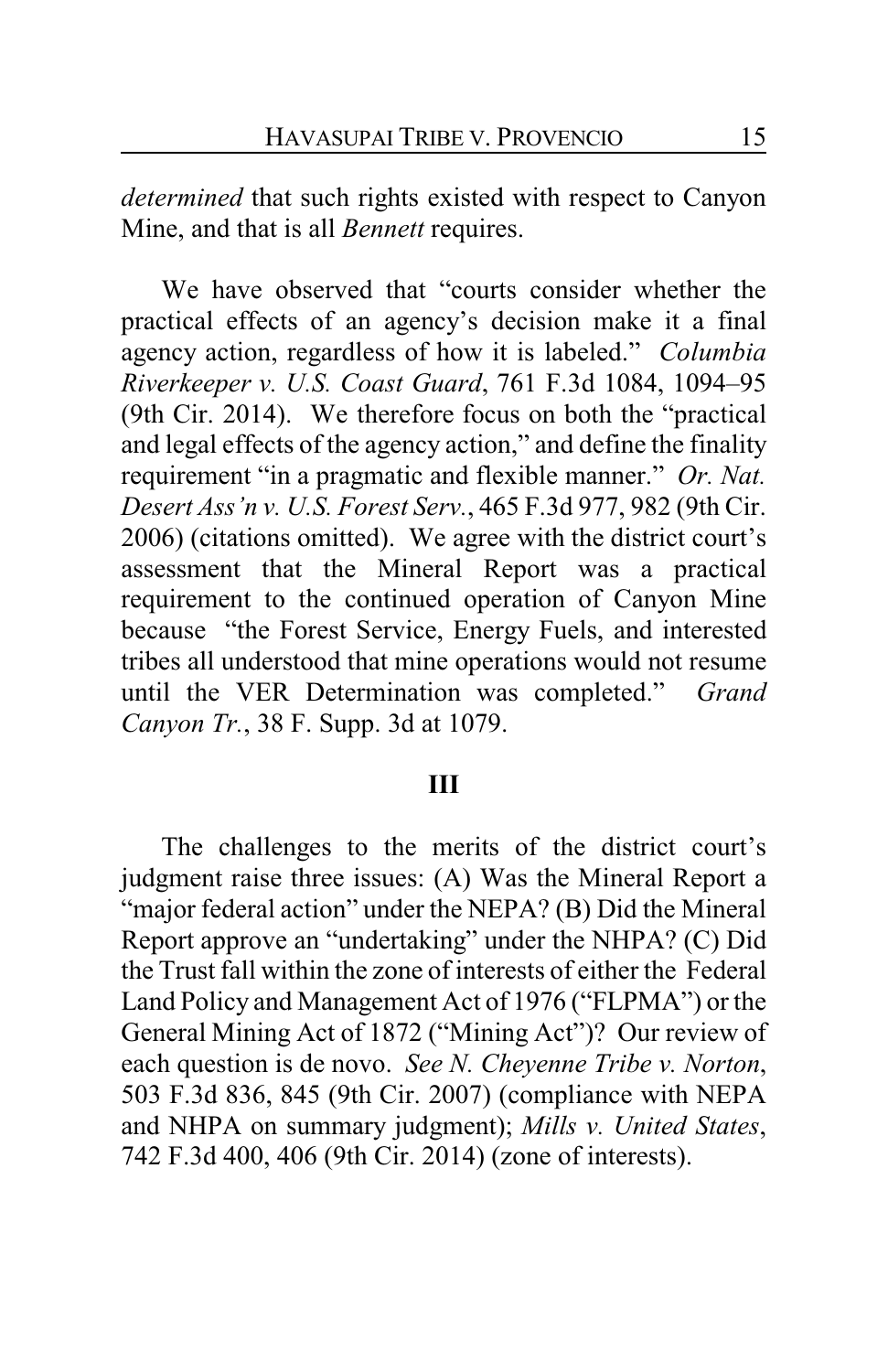## **A. NEPA**

We have held that "where a proposed federal action would not change the status quo, an EIS is not necessary." *Upper Snake River Chapter of Trout Unlimited v. Hodel*, 921 F.2d 232, 235 (9th Cir. 1990). Nor is an EIS necessary to "discuss the environmental effects of mere continued operation of a facility." *Burbank Anti-Noise Grp. v. Goldschmidt*, 623 F.2d 115, 116 (9th Cir. 1980). We applied those general principles in *Center for Biological Diversity v. Salazar*, 706 F.3d 1085 (9th Cir. 2013) ("*CBD*").

At issue in *CBD* was the resumption of mining at a uranium mine, "after a seventeen-year hiatus, under a plan of operations that BLM approved in 1988." 706 F. 3d at 1088. We held that "no regulation requires approval of a new plan of operations before regular mining activities may recommence following a temporary closure." *Id.* at 1093. We further held that the original approval of the plan was a major federal action, but that "that action [wa]s completed when the plan [wa]s approved." *Id.* at 1095 (quoting, with alterations, *Norton v. S. Utah Wilderness All.*, 542 U.S. 55, 73 (2004)). By contrast, in *Pit River Tribe v. United States Forest Service*, 469 F.3d 768 (9th Cir. 2006), we held that a lease extension was a major federal action that altered the status quo because without it, the lessee would not have been able to continue operating a power plant on the leased property. *See id.* at 784.

The district court correctly held that *CBD*, not *Pit River*, governs this case. As in *CBD*, the original approval of the plan of operations was a major federal action. And as in *CBD*, that action was complete when the plan was approved. Unlike *Pit River*, resumed operation of Canyon Mine did not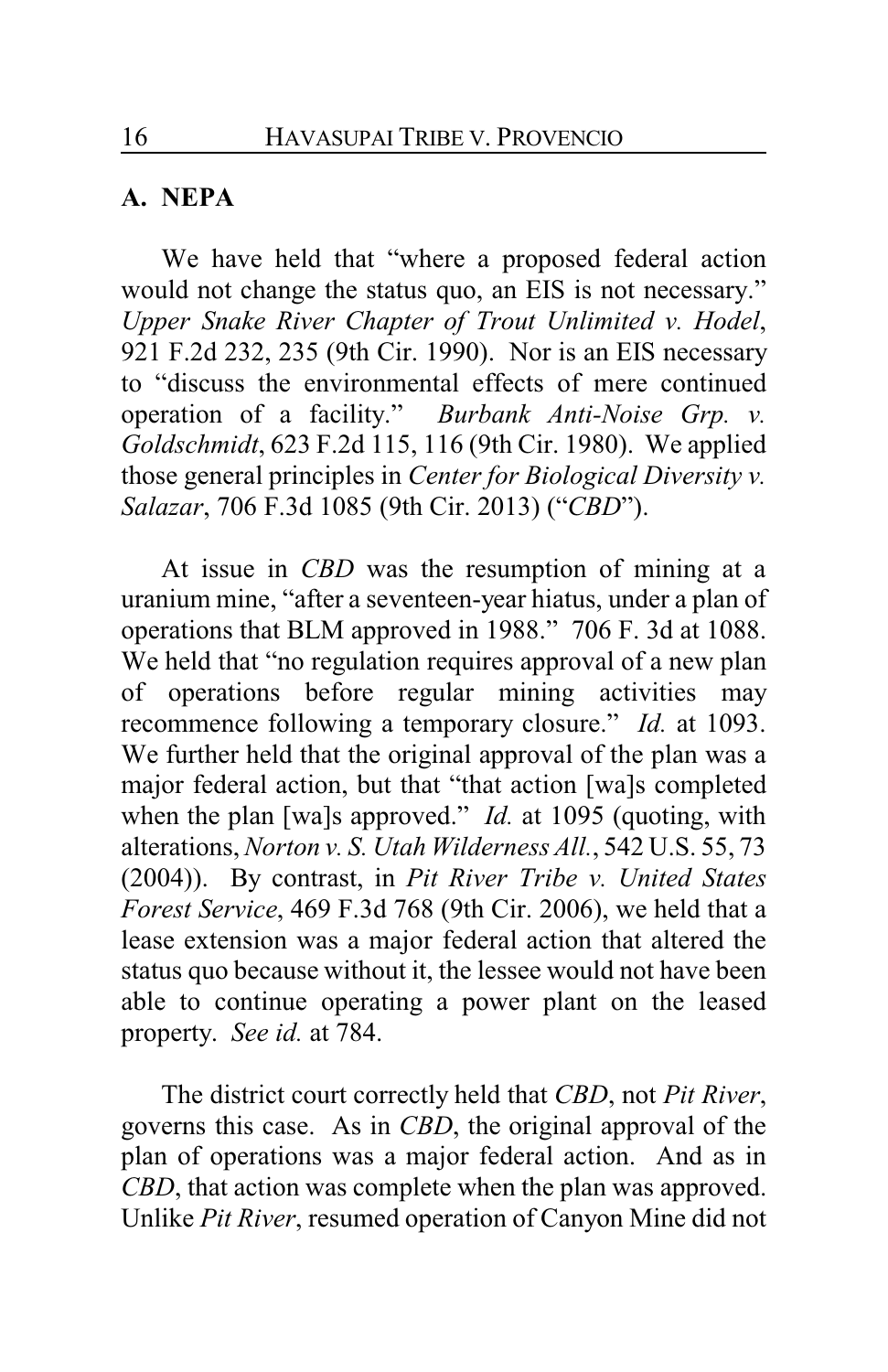require any additional government action. Therefore, the EIS prepared in 1988 satisfied the NEPA.

# **B. NHPA**

As we explained, the NHPA requires consultation pursuant to section 106 prior to any "undertaking." 54 U.S.C. § 306108. As pertinent here, "'undertaking' means a project, activity, or program funded in whole or in part under the direct or indirect jurisdiction of a Federal agency, including . . . those requiring a Federal permit, license, or approval[.]" *Id.* § 300320(3). Here, too, we agree with the district court that the Mineral Report did not "permit, license, or approv[e]" resumed operations at Canyon Mine; it simply acknowledged the continued vitality of the original approval of the PoO. Just as that approval was the only "major federal action" requiring an EIS under the NEPA, it was the only "undertaking" requiring consultation under the NHPA.

The Tribe concedes that the approval process in 1986 included the necessary consultation, and that the cultural and religious impacts on Red Butte were not included because they were not required to be at that time. It argues, however, that the NHPA imposes a continuing obligation on federal agencies to address the impact on historic property at any stage of an undertaking.

The statutory definition of "undertaking" dates from 1992. Prior to that, it was defined by the Advisory Council on Historic Preservation ("ACHP"), the agency charged with implementing the NHPA, to include "continuing projects, activities, or programs and any of their elements not previously considered under section 106." 36 C.F.R. § 800.2(o) (1991). But that definition was superseded by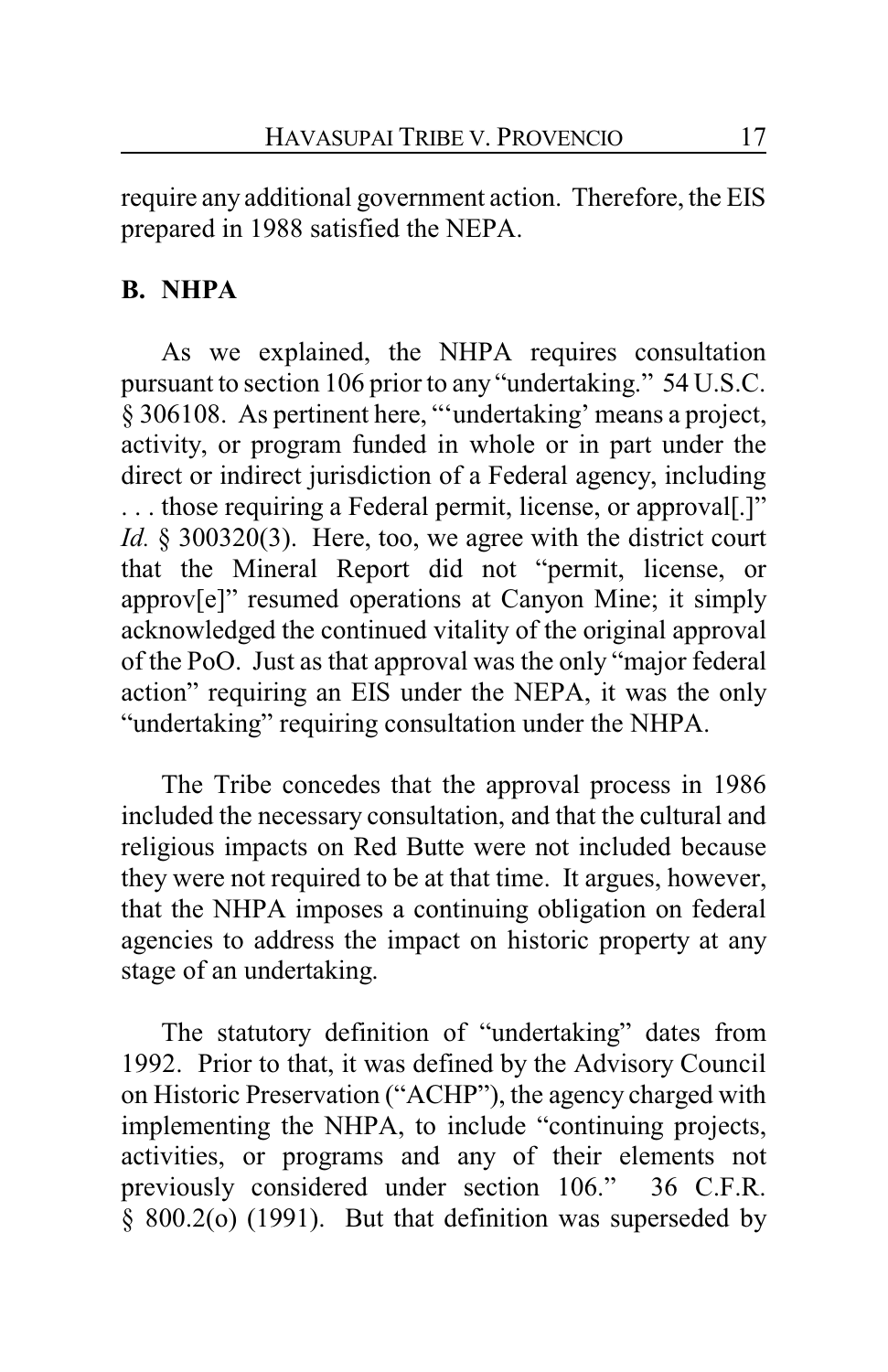54 U.S.C. § 300320(3), which omits the reference to continuing projects. The regulatory definition now conforms to the statutory definition. *See* 36 C.F.R. § 800.16(y). We therefore disagree with the Tribe that the current definition of "undertaking" encompasses a continuing obligation to evaluate previously approved projects.

Although continuing obligations have been removed from the definition of "undertaking," they remain in 36 C.F.R. § 800.13(b):

> If historic properties are discovered or unanticipated effects on historic properties found after the agency official has completed the section 106 process . . . , the agency official shall make reasonable efforts to avoid, minimize or mitigate adverse effects to such properties and:

> (1) If the agency official has not approved the undertaking or if construction on an approved undertaking has not commenced, consult to resolve adverse effects pursuant to § 800.6; or . . .

> (3) If the agency official has approved the undertaking and construction has commenced, determine actions that the agency official can take to resolve adverse effects, and notify the [state or tribal historical office], any Indian tribe . . . that might attach religious and cultural significance to the affected property, and the [Advisory Council on Historic Preservation] within 48 hours of the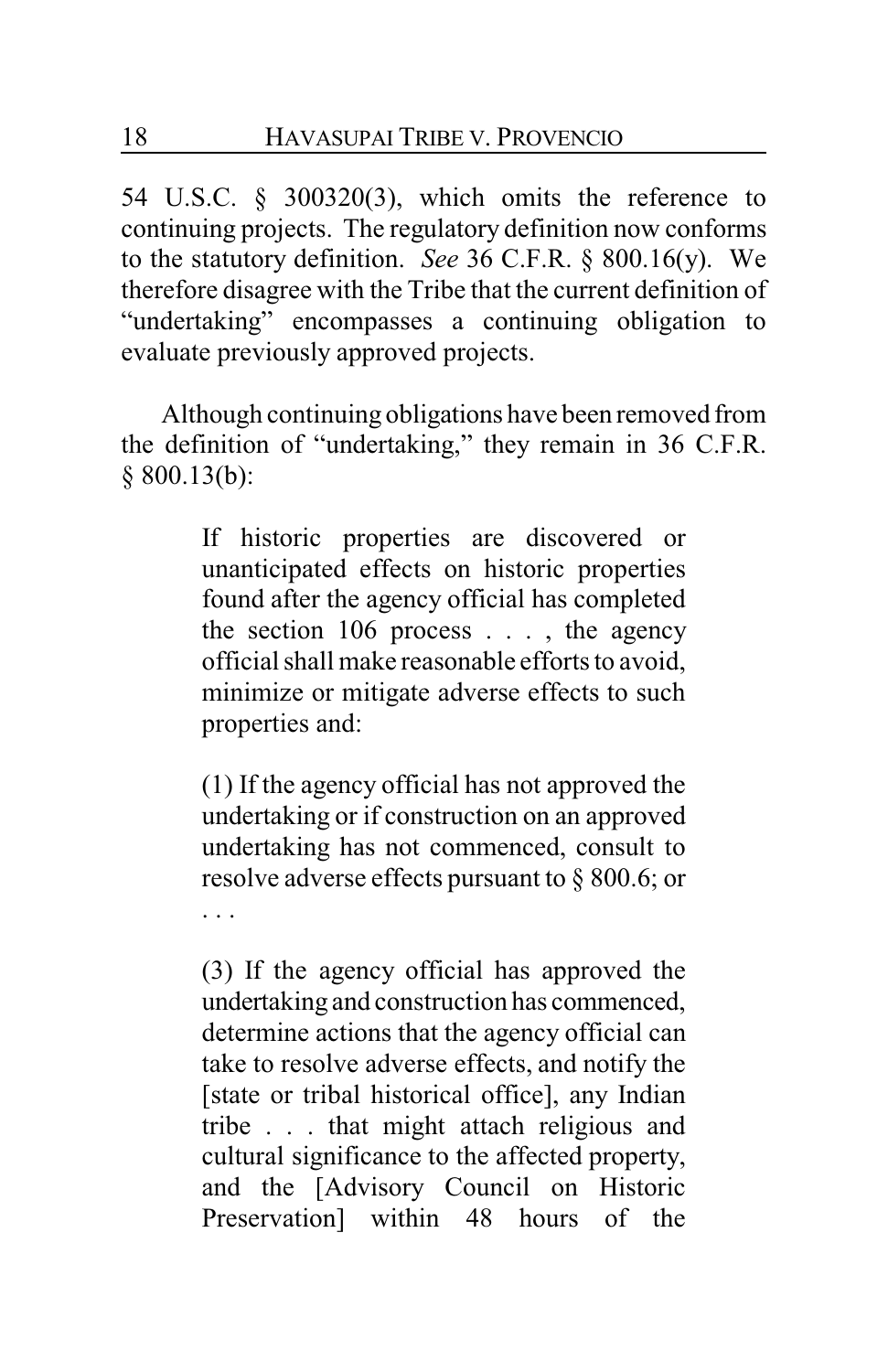discovery. The notification shall describe the agency official's assessment of National Register eligibility of the property and proposed actions to resolve the adverse effects. The . . . Indian tribe . . . and the Council shall respond within 48 hours of the notification. The agency official shall take into account their recommendations regarding National Register eligibility and proposed actions, and then carry out appropriate actions. The agency official shall provide the . . . Indian tribe . . . and the Council a report of the actions when they are completed.

As noted, the Forest Service concluded that this regulation applied to Canyon Mine. It further concluded that subsection (3) applied because construction had begun in the early 1990s, although it acknowledged that the 20-year hiatus presented a "somewhat unusual situation."

The Tribe objects that Red Butte was not a newly discovered historic property—and that the effect of operating a uranium mine near it was not unanticipated—because it had informed the Forest Service of the religious and cultural significance of this site decades earlier. While that is true, the Tribe does not dispute that Red Butte was not a "historic property" eligible for inclusion on the National Register until 2010. As a result, the NHPA did not obligate the Forest Service to take the site into account when it conducted a full section 106 consultation in 1986. And while we agree that eligibility for inclusion on the National Register is not exactly a "discovery," there is no other regulation requiring an agency to consider the impact on newly eligible sites after an undertaking is approved. In other words, by invoking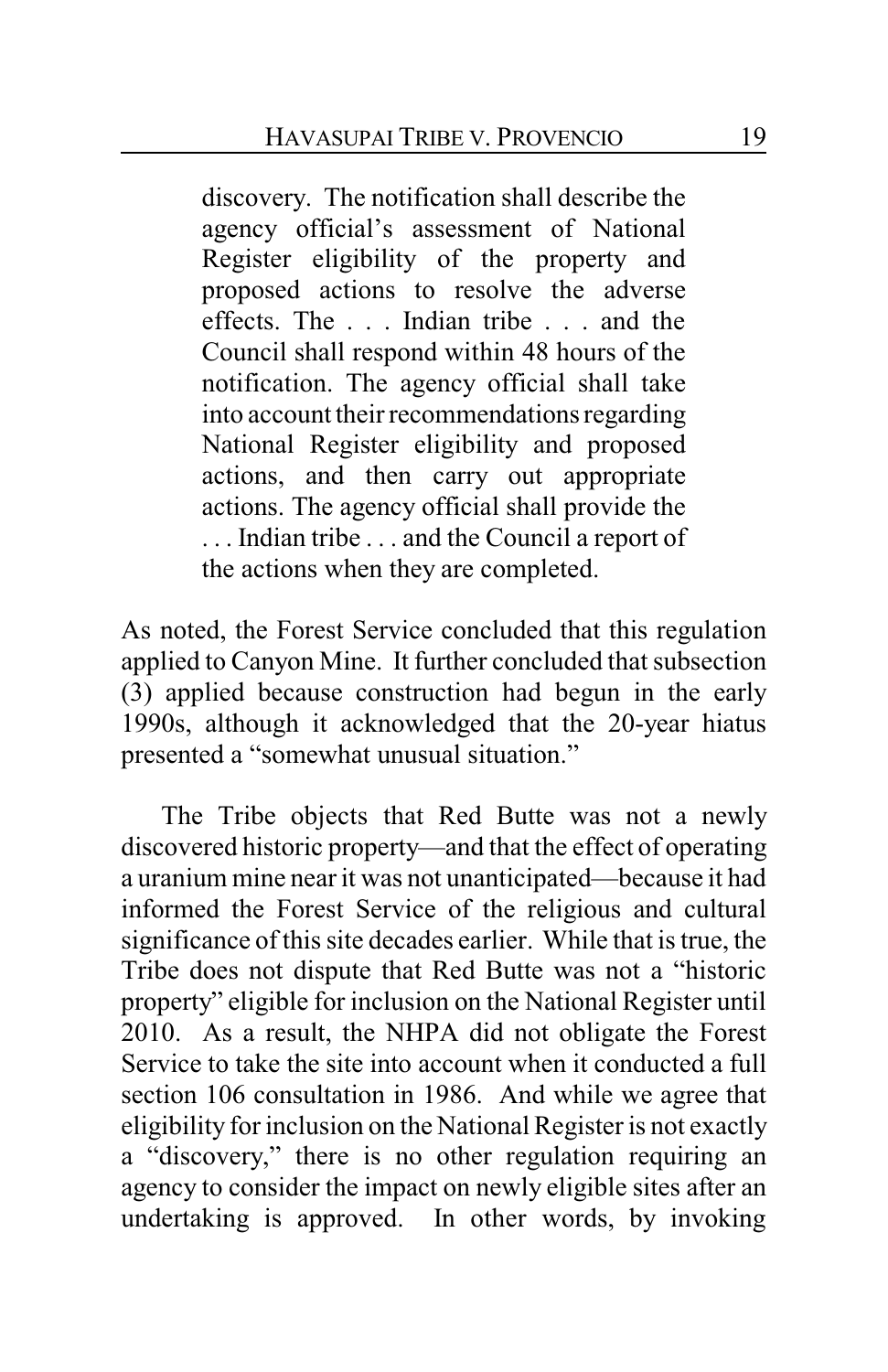§ 800.13(b), the Forest Service may have given the Tribe more than it was entitled to demand.

The Tribe further argues that *if* § 800.13(b) applies, the Forest Service should have proceeded under § 800.13(b)(1), instead of  $\S 800.13(b)(3)$ . In sum, the agency must engage in a full section 106 consultation if it "has not [yet] approved the undertaking or if construction on an approved undertaking has not [yet] commenced." 36 C.F.R. § 800.13(b)(1). If, however, the agency "has approved the undertaking and construction has commenced," it can engage in a simplified process to "determine actions that the agency official can take to resolve adverse effects." *Id.* § 800.13(b)(3).

Canyon Mine fits squarely within the scope of subsection (3). The mine was approved in 1988, and construction of the surface facilities began shortly thereafter. The Tribe argues that subsection (3) was intended to address emergency situations, but there is no express limitation to such situations.**<sup>4</sup>**

**<sup>4</sup>** In a letter to the Forest Service, the ACHP opined that subsection (3) applies "where construction activities have begun and would be ongoing, and thus, the agency had limited time and opportunity for consultation." Normally, an agency's interpretation of its own ambiguous regulation is "controlling unless plainly erroneous or inconsistent with the regulation." *Auer v. Robbins*, 519 U.S. 452, 461 (1997) (internal quotation marks omitted). Subsection (3) is not ambiguous. Moreover, the letter was motivated by a concern that proceeding under subsection (3) "would continue the unproductive conflict between the Forest Service and the Indian tribes that consider Red Butte a sacred place." We agree with the district court that the letter "appears to be more tactical advice than an interpretation of the regulation." *Grand Canyon Tr.*, 98 F. Supp. 3d at 1070.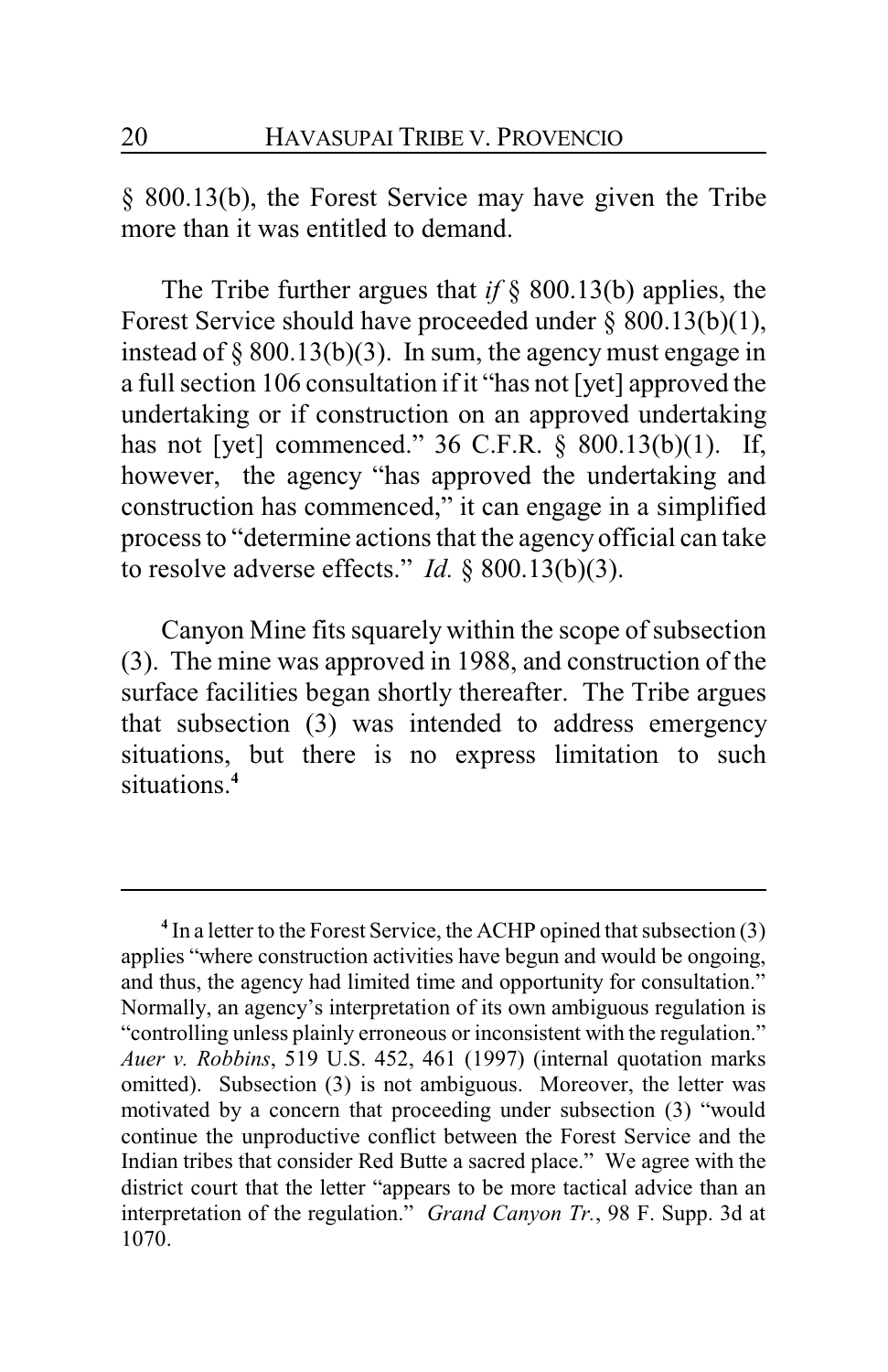Finally, the Tribe briefly argues that the Forest Service did not comply with  $\S$  800.13(b)(3). Having reviewed the record, we conclude that the Forest Service made a good-faith effort to ascertain steps it could take to resolve the possible adverse effects of mining on Red Butte. If that effort was not successful, it is because the Tribe insisted on a full consultation under section 106, which was not legally required, and a complete ban on mining around Red Butte, which the Forest Service lacks the authority to impose.

## **C. FLPMA and Mining Act**

The plaintiffs' fourth claim, advanced by the Trust, challenged the merits of the Forest Service's conclusion that Energy Fuels had valid existing rights predating the withdrawal because its predecessors-in-interest had discovered a deposit of uranium ore that could be "mined, removed, transported, milled and marketed at a profit." The district court did not address this claim, instead holding that the Trust lacked prudential standing to make it. *See Grand Canyon Tr.*, 98 F. Supp. 3d at 1058–60.

"[A] person suing under the APA must satisfy not only Article III's standing requirements, but an additional test: The interest he asserts must be arguably within the zone of interests to be protected or regulated by the statute that he says was violated." *Match-E-Be-Nash-She-Wish Band of Pottawatomi Indians v . Patchak*, 567 U.S. 209, 224 (2012) (internal quotation marks omitted).**<sup>5</sup>** We agree with the

**<sup>5</sup>** As the district court's language reflects, the additional test was, until recently, described as a matter of "prudential standing." *See Match-E-Be-Nash-She-Wish*, 567 U.S. at 224–28. But in *Lexmark International, Inc. v. Static Control Components, Inc.*, 572 U.S. 118 (2014), the Supreme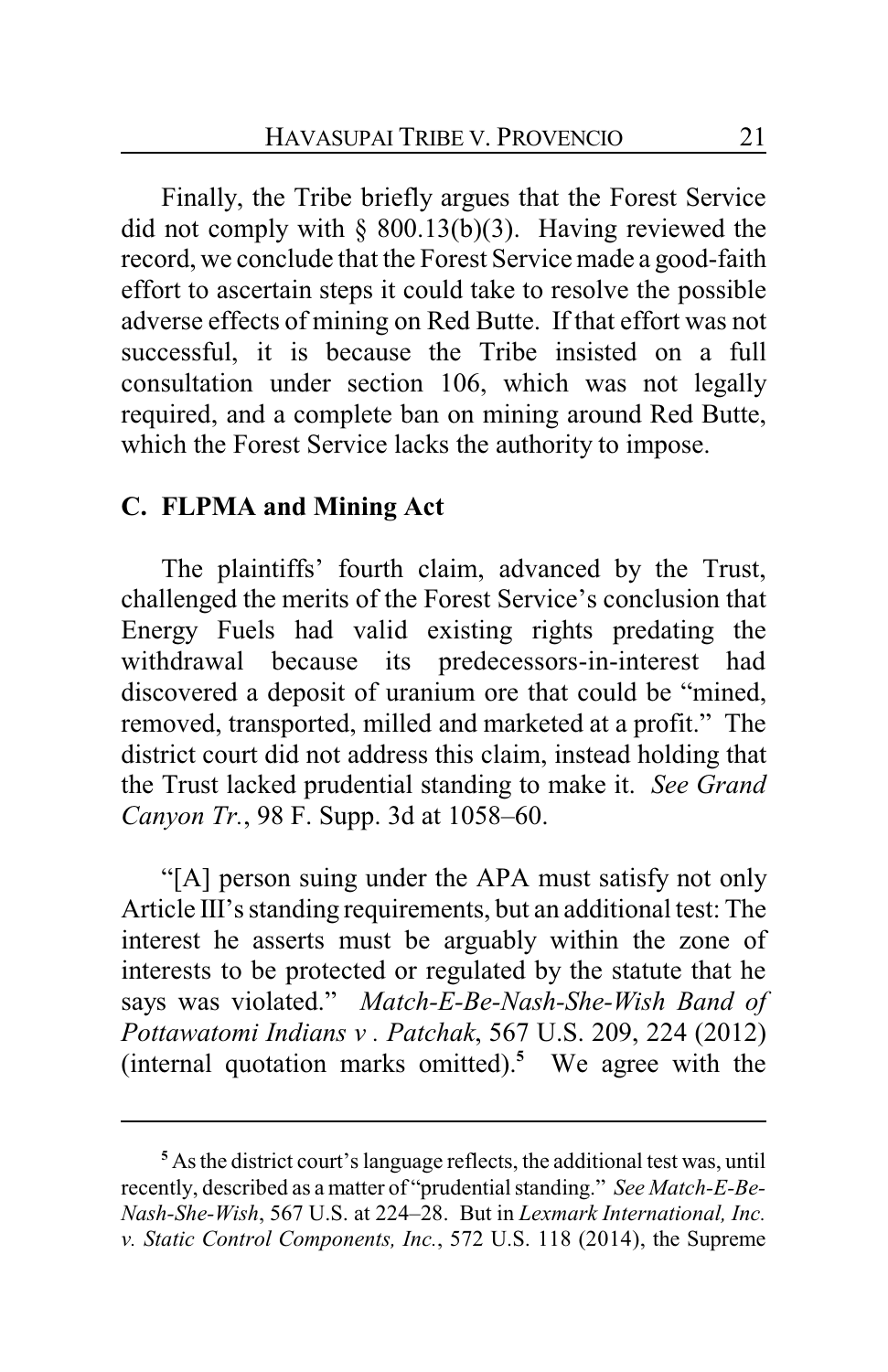district court that the Trust's fourth claim falls outside the Mining Act's zone of interests. *See Grand Canyon Tr.*, 98 F. Supp. 3d at 1059 (explaining that the Mining Act's obvious intent was "to reward and encourage the discovery of minerals that are valuable in an economic sense," and that the Trust's interests are environmental and historical, but not economic).

However, the Trust also argued that the Forest Service's VER determination violated the FLPMA. The district court did not address the FLPMA's zone of interests in its analysis, concluding that "the sections of the [FLPMA] to which Plaintiffs cite do not relate to validity determinations or mineral examinations . . . . and do not provide the Court with any relevant law to apply in deciding claim four." *Id.* at 1059 n.8. It is true, of course, that the plaintiff must fall within the zone of interests of the "statutory provision whose violation forms the legal basis of his complaint." *Lujan v. Nat'l Wildlife Fed'n*, 497 U.S. 871, 883 (1990). However, we conclude that the FLPMA, and not the Mining Act, forms the legal basis of the Trust's fourth claim.

We described the FLPMA at length in *National Mining Association*. *See* 877 F.3d at 845. Relevant here, the FLPMA

Court called that description "misleading," *id.* at 125, and "in some tension with . . . the principle that a federal court's obligation to hear and decide cases within its jurisdiction is virtually unflagging," *id.* at 126 (internal quotation marks and citations omitted). It held that the zone-ofinterests inquiry instead asks "whether a legislatively conferred cause of action encompasses a particular plaintiff's claim," *id.* at 127, or, in the APA context, whether a plaintiff's interests "are so marginally related to or inconsistent with the purposes implicit in the statute that it cannot reasonably be assumed that Congress authorized that plaintiff to sue," *id.* at 130 (internal quotation marks and citations omitted).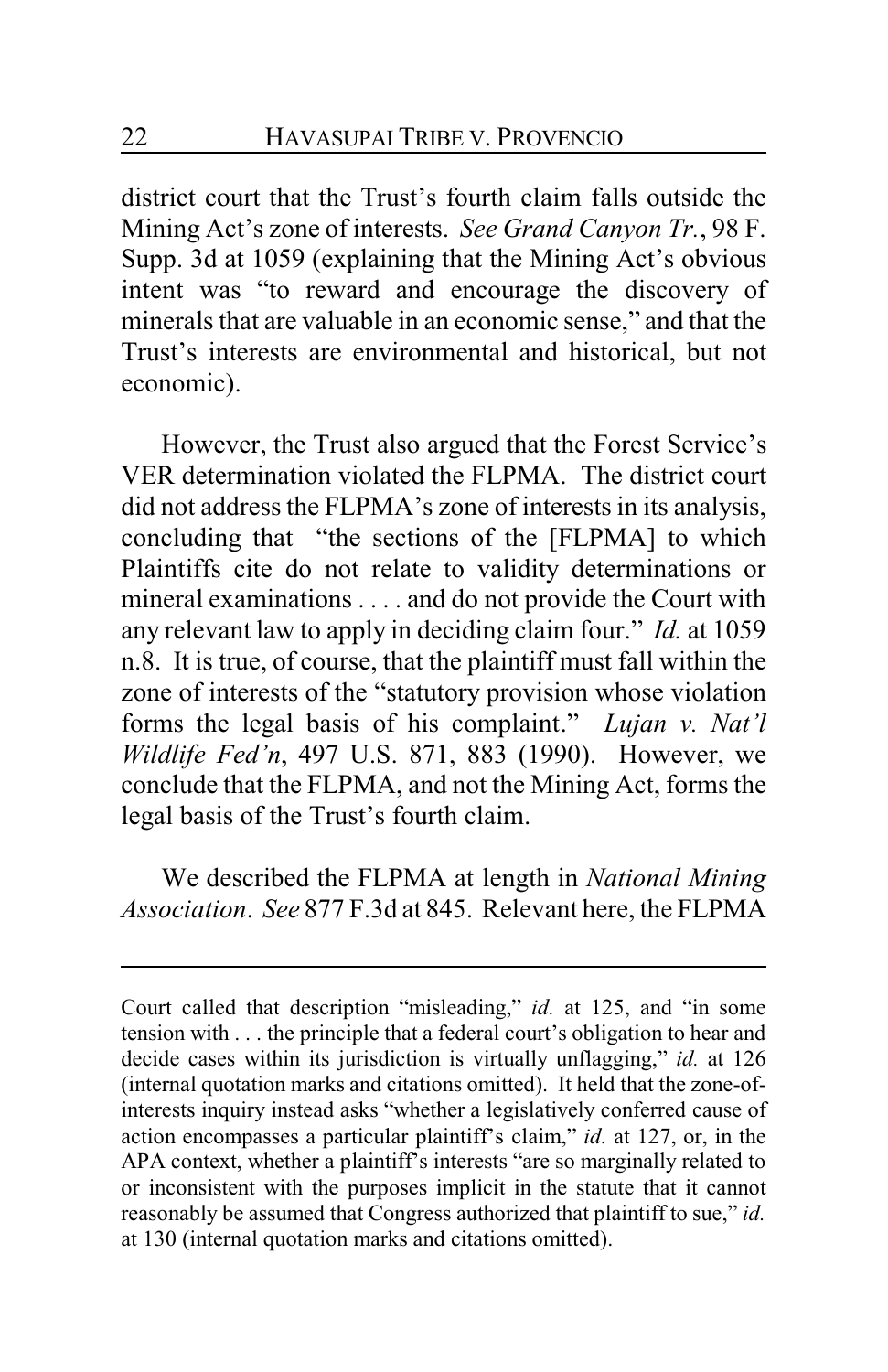confers on the Secretary authority to withdraw federal lands for specified purposes, 43 U.S.C.  $\S 1701(a)(4)$ , but makes that authority "subject to valid existing rights." Pub. L. 94-579, § 701(h), 90 Stat. 2743, 2786 (1976). Thus, the VER determination that the Trust challenges in this case was made to decide whether Canyon Mine would be subject to a withdrawal made pursuant to the FLPMA.

Here, the Forest Service looked to the Mining Act to make its VER determination. However, that does not conclusively establish that the Mining Act, and not the FLPMA, forms the "legal basis" of the Trust's fourth claim. Had Energy Fuels claimed rights of a different nature, the Forest Service would have consulted a different statutory scheme, but it still would have made a VER determination. Regardless of the statute consulted, a VER determination affects whether activities on federal land can be limited under the FLPMA. *See* 43 U.S.C. § 1703(j) (stating that the purpose of a withdrawal is to "limit[] activities . . . in order to maintain other public values"). That question implicates the Trust's asserted environmental concerns.

In sum, the Forest Service applied the relevant standards from the Mining Act to make its VER determination, but the Trust's claim that Canyon Mine should not be exempt from the withdrawal because the VER determination was in error remains a claim under the FLPMA. And since the Trust's claim seeks to vindicate some of the same concerns that underlie the Secretary's withdrawal authority, it falls within the statute's zone of interests. *See W. Watersheds Project v. Kraayenbrink*, 632 F.3d 472, 485–86 (9th Cir. 2011) (plaintiffs' environmental interests fell within the NEPA and the FLPMA's zone of interests); *Desert Citizens Against Pollution v. Bisson*, 231 F.3d 1172, 1179 (9th Cir. 2000)